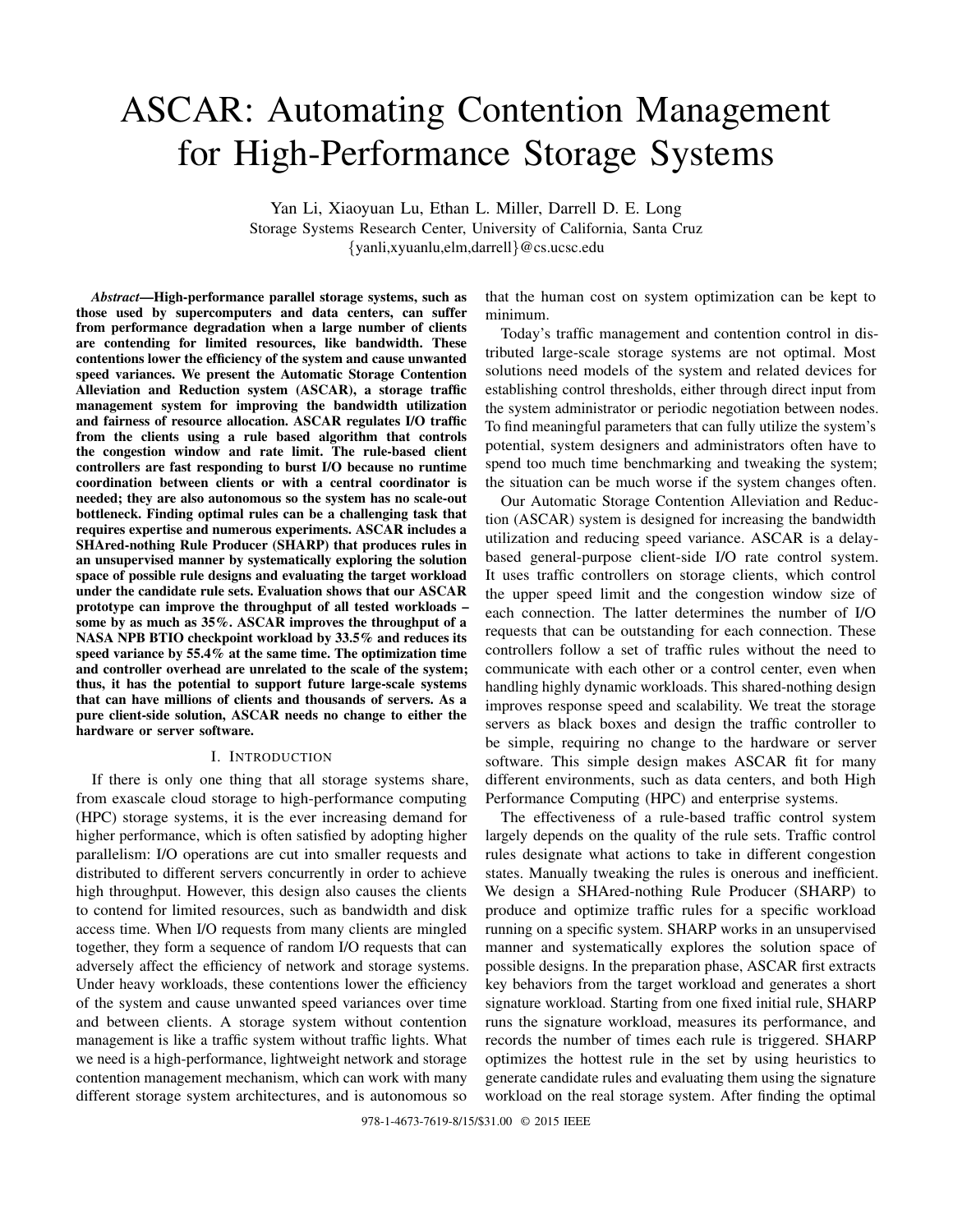parameters for one rule, SHARP expands the rule set by dividing the congestion state space of the hottest rule at the observed mean values of the congestion indicators into disjoint new rules, then restarts the optimization process with the new rule set. By repeating this process, SHARP can produce complex traffic rules that are best optimized for a given workload running on a given system. The time complexity of this process is unrelated to the size of the underlying storage system, and is linear to the complexity of the rule set, which only depends on the complexity of the control strategy.

ASCAR stores the best discovered rule sets for different workloads in a database. When a new workload enters the system, ASCAR measures its performance characteristics and compares them with the known workloads in the database to find the most similar known workload, whose control rule set is then chosen for controlling this new workload. We have conducted a series of experiments to understand the measurement of similarity between workloads in terms of applying traffic control rules.

The evaluation shows that ASCAR can effectively increase the throughput and lower the speed variance, at the same time (Table [IV\)](#page-9-0) for all the evaluated workloads. It increases the bandwidths of the BTIO Class B and C checkpoint workloads [\[43\]](#page-15-0) by 29% and 35% respectively. For the random write workload, the bandwidth is increased by 25%. Since ASCAR increases the bandwidth utilization, it cannot optimize those workloads whose bandwidth is near the hardware's limit. Current evaluation results show that ASCAR works best on workloads that exhibit high contention or speed fluctuation.

The time needed for SHARP to generate rules varies from 7 to 36 hours. The long optimization process only needs to be run once and can benefit all similar subsequent workloads until the system's configuration is modified. The optimization does not show overfitting; the generated best rule sets work equally well on different workloads as long as they exhibit the same I/O pattern. Analyses of the best rules show that they increase the bandwidth utilization by choosing the best combination of congestion indicators and control parameters, and applying primarily two control strategies: adaptive I/O rate limiting and slow-start, fast-fallback.

The contributions of this paper include:

- a shared-nothing scalable storage traffic control framework that features lightweight client-side traffic controllers and automatic traffic rule generation,
- the SHARP algorithm for optimizing rule-based control systems in an unsupervised manner on real systems when mathematical model or simulator is hard to establish,
- evaluations of a wide range of workloads,
- the ASCAR prototype that works out-of-the-box with the Lustre 2.4 file system [\[27\]](#page-14-0). Our prototype only requires changes on the client-side, and can be easily evaluated in a production environment. We release it as an open-source project to promote further research on this topic.

#### II. BACKGROUND

Storage traffic management studies methods for maximizing certain properties of a storage system, such as I/O throughput and latency. Common methods include optimizing data placement, traffic routing, and congestion management. Data placement and routing algorithms are developed to minimize the distance between data providers/consumers and storage devices, and to spread the traffic evenly among nodes and switches to balance the load [\[33\]](#page-15-1). But even with the optimal placement and routing configuration, limited resources, such as network bandwidth and disk access time, can still be contended when the system is under heavy workload. Contention for network bandwidth may lead to network congestion, causing packet loss, timeout, or random disconnection. Severe contention in storage devices lowers cache efficiency, increases seek time for disk drives, and causes write amplification for flash drives. Failing to keep resource contention under control would lower bandwidth utilization and exacerbate speed fluctuation. In this paper, "congestion" includes severe contention in the network, server, and devices.

Distributed storage systems Distributed high-performance storage systems, such as Lustre [\[27\]](#page-14-0), GPFS [\[31\]](#page-15-2), and Ceph [\[41\]](#page-15-3), are designed to run on a large number of servers to achieve the level of high throughput and low latency that are impossible to get from one server. Application's I/O requests can vary widely in size, thus modern file system clients aggregate small I/O requests and split large I/O requests so that they can be handled more efficiently, usually by equally distributing the workload across multiple servers. In Lustre, one file systemlevel request is issued by using one Remote Procedure Call (RPC). The Lustre client always tries to issue multiple RPCs to each server to increase throughput, and this also enables better optimization, like re-grouping and re-ordering at the server side. The number of these concurrent RPCs is controlled by a congestion window, which limits how many requests can be outstanding at any time.

The end-to-end data path between a client and a storage device usually involves many network switches and servers. Contentions may occur when data paths cross each other, e.g., when they need to use the same switch, the same server, or the same storage device. Network congestion occurs when there are more packets in the switch's queue than it can handle. Similarly, server and device congestion occurs when there are more requests than the server or device can process in a timely and efficient manner. Slowing down the incoming requests is an efficient way for relieving congestion.

Traffic control in distributed storage systems Applications can have different requirements for traffic control. HPC checkpoint workloads, for example, issue sequential writes from each node, which dumps about the same amount of data to the storage concurrently. They need not only high aggregated throughput but also even bandwidth distribution among nodes; if some nodes write faster they still have to wait for the slow nodes to finish writing because all nodes must finish the I/O before the next cycle of computation can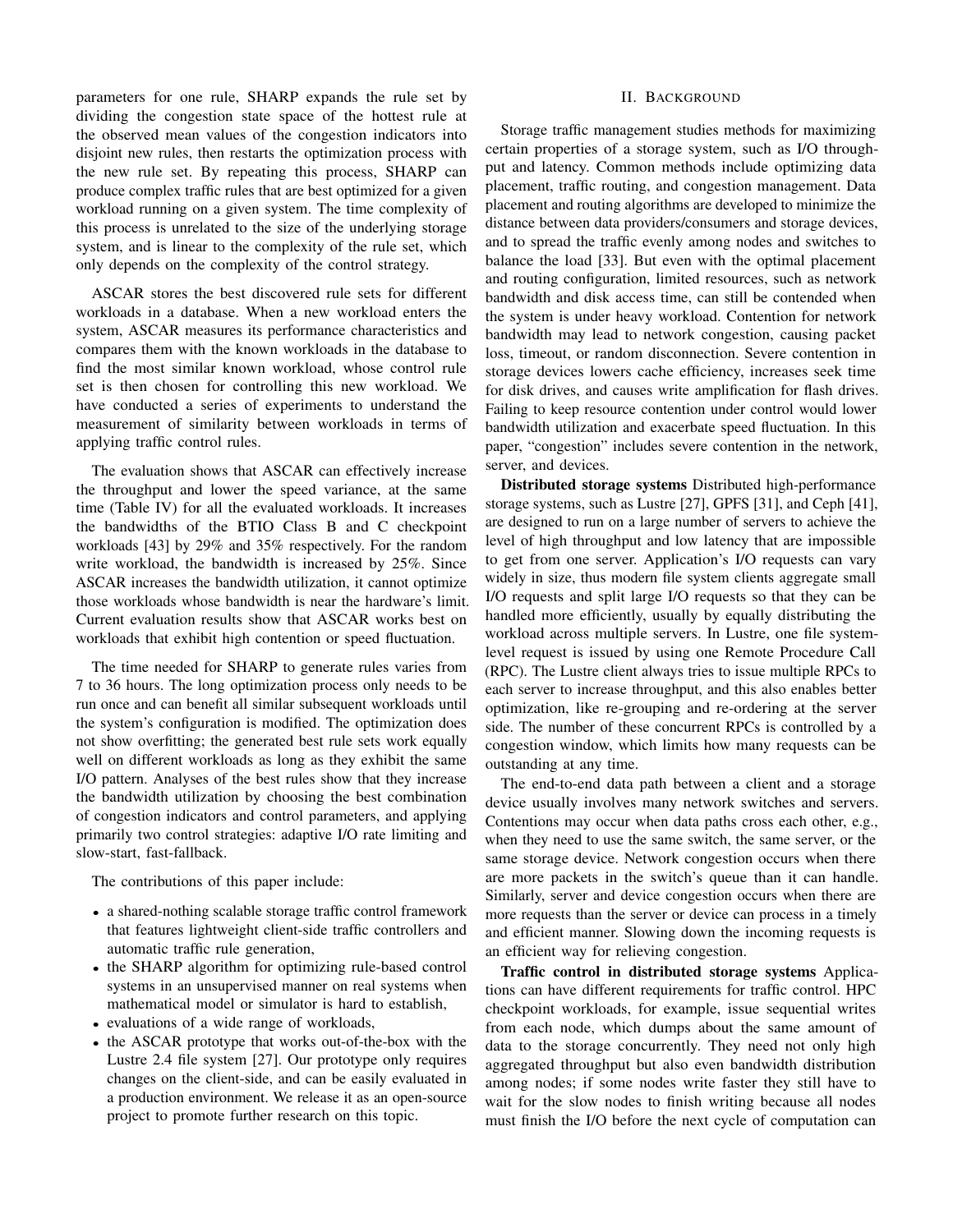<span id="page-2-0"></span>

Fig. 1: Comparing a random write workload when running with and without ASCAR control. The benchmark that runs without ASCAR (left) shows high temporal and spatial bandwidth fluctuation (average throughput is 46 MB/s). When running with ASCAR (right), the lines are flatter, and the average throughput is higher at 52 MB/s.

start. Some other applications favor proportional bandwidth allocation over overall aggregated throughput. One example is that the virtual machines from different customers running in the cloud need good performance isolation. ASCAR uses a customizable objective function so that different requirements can be properly handled.

[Bernstein et al.](#page-13-0) have proven that distributed traffic control is a NEXP-hard decentralized partially observable Markov decision process (DEC-POMDP) [\[3\]](#page-13-0), where outcomes are partly random (due to the complexity of network and nonlinearity of storage devices) and partly under the control of the traffic controllers. Information of the entire history of observations up to this point, including the times of all outgoing I/O requests and their finish times, and the times of all future I/O requests, are needed to generate an optimal traffic control scheme for maximizing an objective function. Most practical traffic control solutions use a certain method of approximation.

A traffic control strategy that maximizes system efficiency should always be work-conserving. Work-conserving traffic control allocates unused resources as soon as they become available to the next consumer and does not waste usable resources. For example, let the total usable amount of a certain resource be *m*. When there are 12 consumers, a fair workconserving allocator would allocate *m*/12 units of the resource to each consumer. When the number of consumers reduces to 7, each consumer's share of resource would be increased to *m*/7. This feature is essential because letting usable resources sit idle is wasteful and undesirable. Work-conserving bandwidth allocation is hard for distributed systems because the peak performance of the system for running a specific workload is not easily known. It is affected by many factors, such as the states of network switches, servers and storage devices. It is also affected by the workload itself: a sequential read workload can achieve a different throughput than a random write workload. So far, researchers have yet to discover a practical model to calculate the theoretical peak performance

given a complex mixed read/write workload running on a complex storage systems, and still have to rely on benchmarking the workload on the real system.

The current dominant method for work-conserving resource allocation in these systems is best-effort, of which the basic principle is round-robin scheduling for requests at the same priority level and placing a premium on requests of higher priority levels. This strategy is simple, easy to implement, and behaves relatively well with small scale storage systems. However, this simple policy does not monitor the congestion states and cannot achieve optimal resource allocation in a resource-constrained environment. The throughput of a random write workload, as shown in Figure [1a,](#page-2-0) exhibits high temporal and spatial speed variance. Facing these challenges, an application's best choice is, unfortunately, to send out I/O requests as fast as possible, i.e., to mob the servers, in order to grab more shares of the resources. Under this situation, congestion easily occurs at many levels in the system, hurting the overall efficiency.

Delay-based congestion control In network congestion management, delay-based strategy detects congestion by monitoring the packet Round Trip Time (RTT) and following preset rules to tweak the congestion window. The congestion window designates how many packets are allowed to be on-the-fly before allowing new packets to be sent. The traffic control rules contains multiple control parameters, including the thresholds of RTT [\[15\]](#page-14-1) (or the current RTT to the lowest RTT ratio [\[13\]](#page-14-2)), speed of increasing/decreasing the congestion window, and rate limits. Good parameters can help reduce congestion and increase overall system performances, while bad parameters can only make the system worse. When being used in wide area computer networks, like the Internet, the control algorithm's parameters are often pre-tweaked by system designers. When applying delay-based congestion control to storage systems, there are several salient differences. First, one storage system is often very different from another, and they cannot share the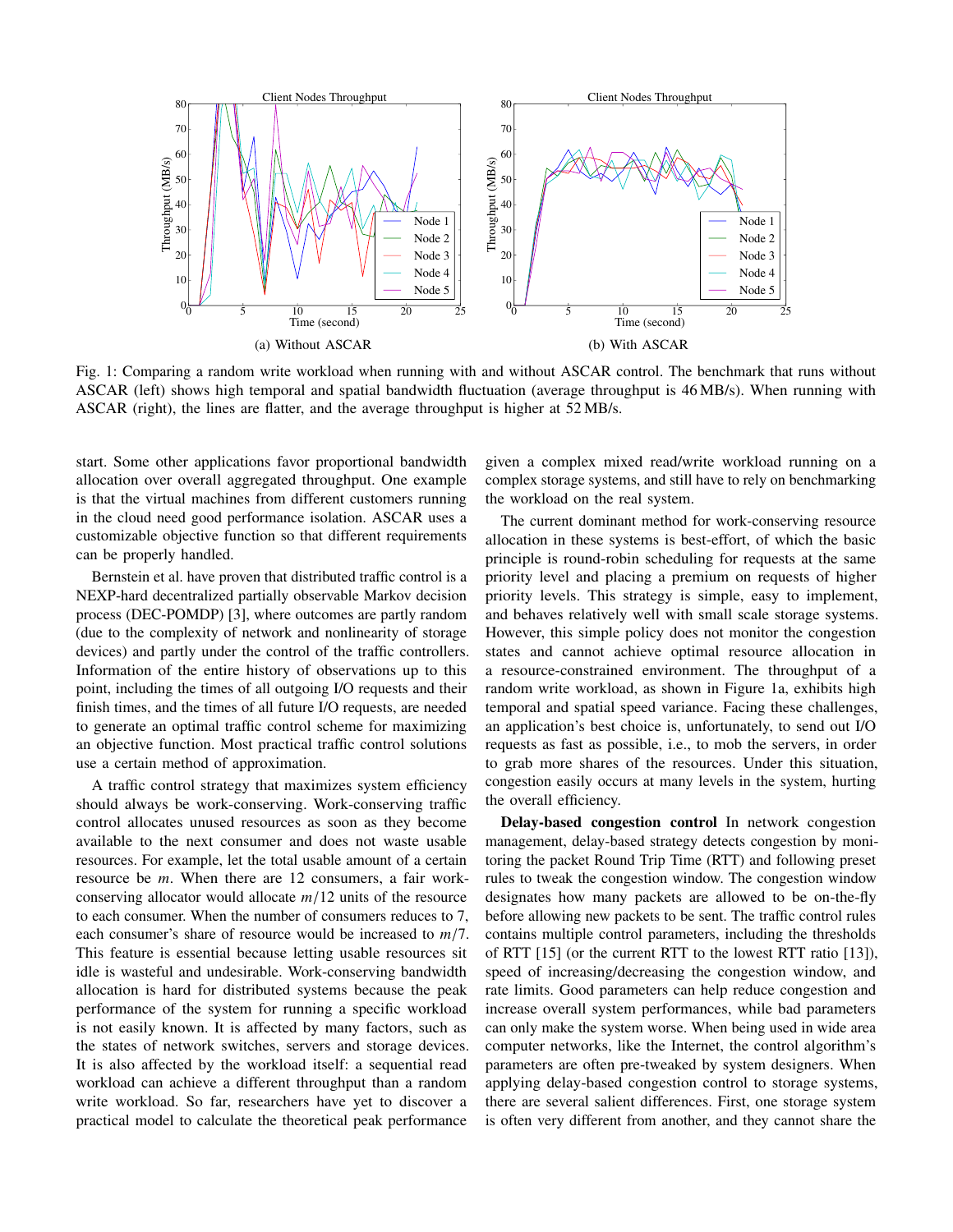same control strategy. Second, unlike in computer networks, where the pressure on the system can be easily measured by the number of bits to send, different I/O patterns can cause radically different pressure on the system due to the statefulness of storage devices. Third, network designers use simulators heavily before deploying a real network, but unfortunately there is no good simulator for simulating a large and complex storage cluster. These differences indicate that new methods must be developed for storage systems before we can apply the delay-based congestion control strategy, not least of which is the way to discover the optimal parameters for each storage system and each I/O workload.

To discover the optimal parameters, existing methods either require the system designers or administrators to carry out a huge amount of work to benchmark the system in order to gather system performance characteristics, or require the clients and servers to communication with each other frequently to measure the performance and negotiate the parameters. These cross-client communication normally grows at  $O(n^2)$  and has no way to scale to support more than a few hundreds of clients. Also, network synchronization cannot react fast enough to handle burst or highly dynamic workloads.

[Winstein and Balakrishnan](#page-15-4) described a method, Remy, for producing network QoS rules using simulation [\[42\]](#page-15-4). Remy produces good rule sets but requires the model of the network. Remy's method cannot be applied directly to storage systems, because precise modeling of storage systems is very difficult, and no storage simulator can do performance simulation for a complex storage cluster at the precision level required by Remy.

Design goals Overall, our design goals of a scalable storage traffic management solution are:

- to handle the congestions in all the network, servers and disk layers,
- to regulate highly dynamic workloads,
- to scale to support very large storage systems,
- not to incur overhead on network or server,
- not to require change on the system hardware or server software. (History suggests that solutions that depend on proprietary or customized hardware are often expensive, hard to maintain, and face more resistance in deployment.)

# III. SYSTEM DESIGN

ASCAR uses a delay-based congestion control strategy that is similar to those that are being used in computer networks. Traffic controllers derive the congestion state along an end-toend data path by measuring the process time (PT) of each I/O request, which is the duration between the time a client sends one request and the time it receives the acknowledgment from the server after the request is processed. Controllers then adjust the congestion windows according to a set of rules without the need to communicate with either a central scheduler/regulator or other clients. This design makes it possible to support future large-scale storage systems that may have millions of clients. Figure [2](#page-3-0) shows the core components of ASCAR, including the ASCAR Rule Manager (ARM) and traffic controllers. The

<span id="page-3-0"></span>

Fig. 2: A parallel storage system with ASCAR

ARM is a small daemon that runs on a management node and governs the discovery, storage, and deployment of traffic rules. Traffic controllers run on storage clients and regulate data streams between clients and servers by following rule sets.

#### *A. ASCAR Rule Manager*

The ARM only needs to communicate with the traffic controllers when there is a need to change the rule set, for instance when a new workload starts and a rule set needs to be deployed, or when the user wants to further optimize the rule set. Most of the time, the controllers will follow the deployed rule set to regulate the traffic. Therefore the ARM node needs neither high computation power nor fast network. It can be placed on the slower management network of a real cluster or co-located with the cluster's management node. ARM contains SHARP, the rule producer, who takes a workload and an objective function as input and produces traffic rules that guide how the traffic controllers work. The details of SHARP will be introduced in the following sections.

## *B. Traffic controller*

ASCAR's controller is a software component that runs on each storage client and regulates one data stream between one client and server pair. Since one controller only handles the traffic between one client and one server, multiple controllers are needed when one client talks to multiple servers at the same time. For the system shown in Figure [2,](#page-3-0) each client has three traffic controllers because each client needs to communicate with three servers. By using one controller for each data stream, a client can apply different congestion windows and rate limits to different steams, which may have different congestion states. Ideally, a client should monitor the congestion state of each individual storage device, rather than each server. But in practice, information about storage devices is often not exposed to clients, and adding more complexity to either the I/O protocol or server software is what we want to avoid.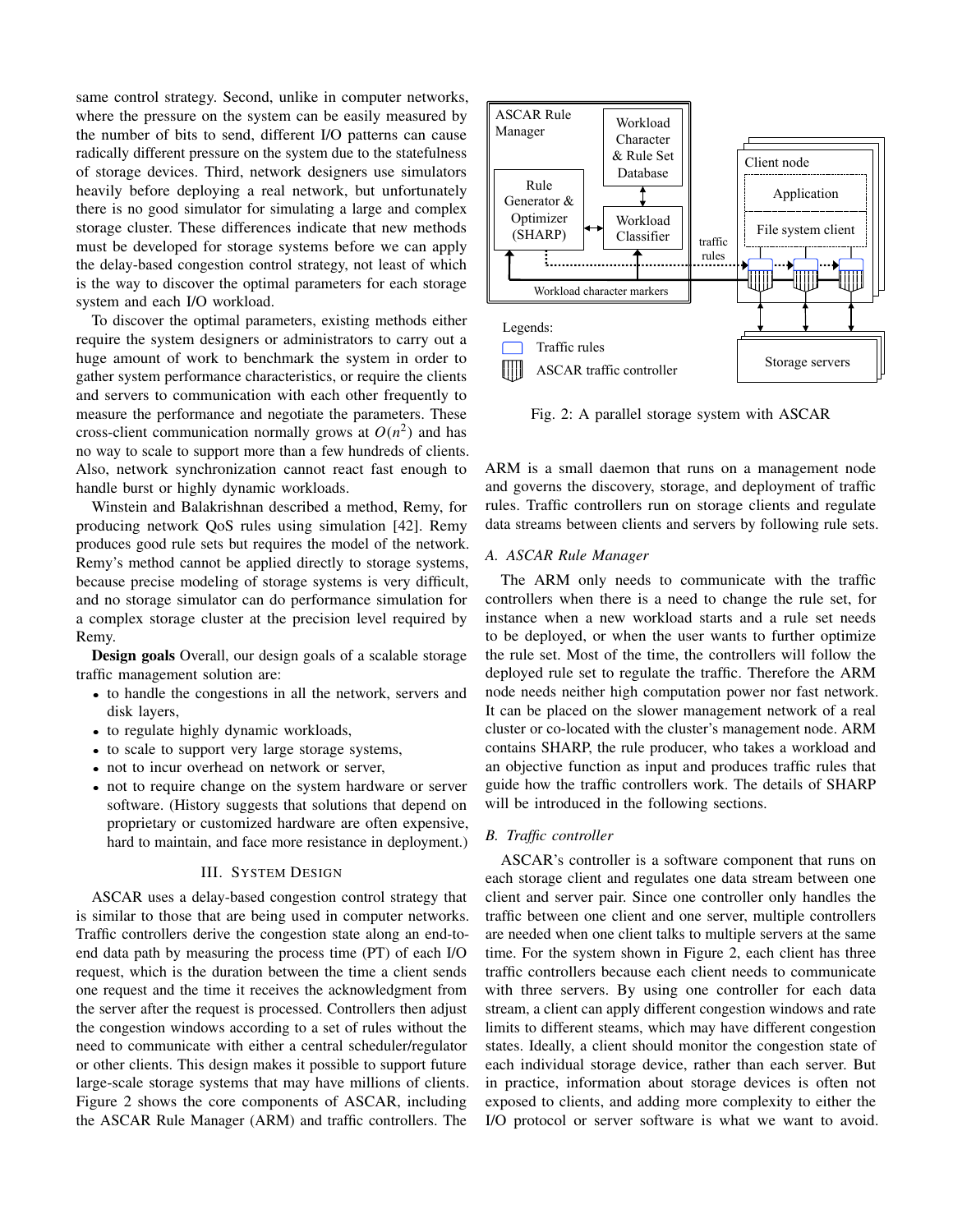Overall, putting traffic controllers on the client side has the following benefits:

- the ability to monitor contention that occurs at any place on the data path, including network, server, and devices,
- the ability to instantly slow down an outgoing I/O stream when congestion is detected (for comparison, server-side traffic controllers cannot instantly tell the clients to slow down when the network is already congested),
- each data path's congestion state can be monitored without being affected by other unrelated data paths,
- easy deployment without the need to change server software.

#### *C. Detecting congestion*

As discussed in the Background section, distributed traffic control is a NEXP-hard DEC-POMDP problem. Therefore, as a compromise, we have to seek for good congestion indicators that can reflect the real-time contention state of a connection and, at the same time, are easy to track and calculate. Remy [\[42\]](#page-15-4), a QoS system for networks, shows three good congestion indicators for network: exponentially weighted moving average (EWMA) of gaps between acknowledgments (ACKs) arriving from the receiver, EWMA of the gap between TCP sender timestamps embedded in ACKs, and current RTT (round-trip delay time) to minimum RTT ratio. We discover that, with the following adaptation, they are also good congestion indicators for storage systems. Instead of using TCP ACKs, we use the stream of replies from servers, which are sent out when servers finish processing I/O requests. We replace RTT with the Process Time (PT), which is the time needed for a server to process one I/O request. The congestion indicators used by ASCAR are summarized in Table [I.](#page-4-0) Each traffic controller keeps a record of these indicator variables and updates them when a reply is received.

TABLE I: Congestion indicators used by ASCAR.

<span id="page-4-0"></span>

| Variable  | Description                                                                                                                                             |
|-----------|---------------------------------------------------------------------------------------------------------------------------------------------------------|
| ack ewma  | exponentially weighted moving average of gaps between<br>server replies                                                                                 |
| send ewma | exponentially weighted moving average of gaps between<br>the original sent times of the corresponding requests of the<br>replies received by the client |
| pt_ratio  | current Process Time / shortest Process Time seen so far                                                                                                |

#### *D. Traffic rules*

A management node (can be co-located with the cluster's management node) deploys a traffic rule set to all traffic controllers before starting a workload. For multiple workloads running together, different rule sets will be deployed to clients running different workloads.

Let tuple  $C$  be the congestion state, we have  $C =$  $\langle \text{ack} \rangle$  ewma, send ewma, pt ratio). All possible values of the congestion state variables form the congestion state space K :  $\{\langle \text{ack\_ewma}, \text{send\_ewma}, \text{pt\_ratio} \rangle : \text{ack\_ewma}, \text{send\_ewma} \in \mathbb{R} \}$  $[0,\infty)$ , pt\_ratio  $\in [1,\infty)$ . An action, *A*, defines how a traffic controller controls the congestion window (cwnd) and speed

rate of outgoing I/O requests. The size of the congestion window determines how many I/O requests can be allowed in flight. Many modern distributed storage systems support tunable congestion window, like the max\_rpcs\_in\_flight (MRIF) in Lustre, which limits the maximum number of concurrent requests in flight from a client to the paired server. We use a tuple of two variables to express an action  $A = \langle m, b, \tau \rangle$ , in which *m* and *b* controls the congestion window using equation cwnd =  $m \times$  cwnd + *b*, and  $\tau$  is the minimum gap (in milliseconds) between two successive outgoing I/O requests. A rule set, S, contains one or more rules and maps the entire congestion state space K to actions:  $S = \{C \rightarrow A : C \in K, \sum C = K\}$ . After receiving a reply, the traffic controller updates the congestion indicators, searches the rule set to find the corresponding action, and performs the action. The controller also keeps a record of how many times each rule is used and the mean value of each congestion indicator, which will be used by SHARP to refine the rules. Since we observe that there is a delay between changing the congestion window and seeing the action's effect, we limit the number of changes to the congestion window ASCAR can apply to two per second. With this restriction, ASCAR still works well with highly dynamic workloads that have sub-second burst I/O.

In Lustre 2.4, large I/O operations are broken down to small fixed-size requests (1 MB by default). This makes the job of traffic controlling easier, since the number of I/O requests is proportional to the amount of I/O work that needs to be done, and the controllers do not have to calculate the sizes of requests when they limit the I/O rate. For other systems, if I/O requests can be of different sizes, the traffic controllers must take that into consideration.

The functions described above are relatively easy to implement in a modern distributed file system. Our ASCAR prototype is implemented in the Lustre client kernel module; it tweaks max rpcs in flight to control the congestion window and adds delays in the I/O request sending function to control the rate limit. ASCAR's controller introduces two kinds of overhead: the calculation overhead for updating congestion indicators and the control overhead when regulating outgoing requests. The overhead grows linearly as the number of the I/O requests increases but is still negligible comparing to other tasks of the file system on a modern computer. Since none of them is affected by the scale of the whole storage system, ASCAR can linearly scale out to support very large storage system.

One limitation of our current design is that we have yet to implement metadata traffic control in ASCAR even though it can be done in a similar manner. We plan to evaluate metadata heavy workloads in the future. Another limitation is that each client must stick to the rule set to achieve the global optimum. A rogue or selfish client can take advantage of this system by always sending a request without restraint. Since the traffic controller can be implemented in the kernel, this requirement can be easily met in controlled environments where all clients are managed, like in HPC or enterprise systems, but might be a potential issue for wider deployments with unmanaged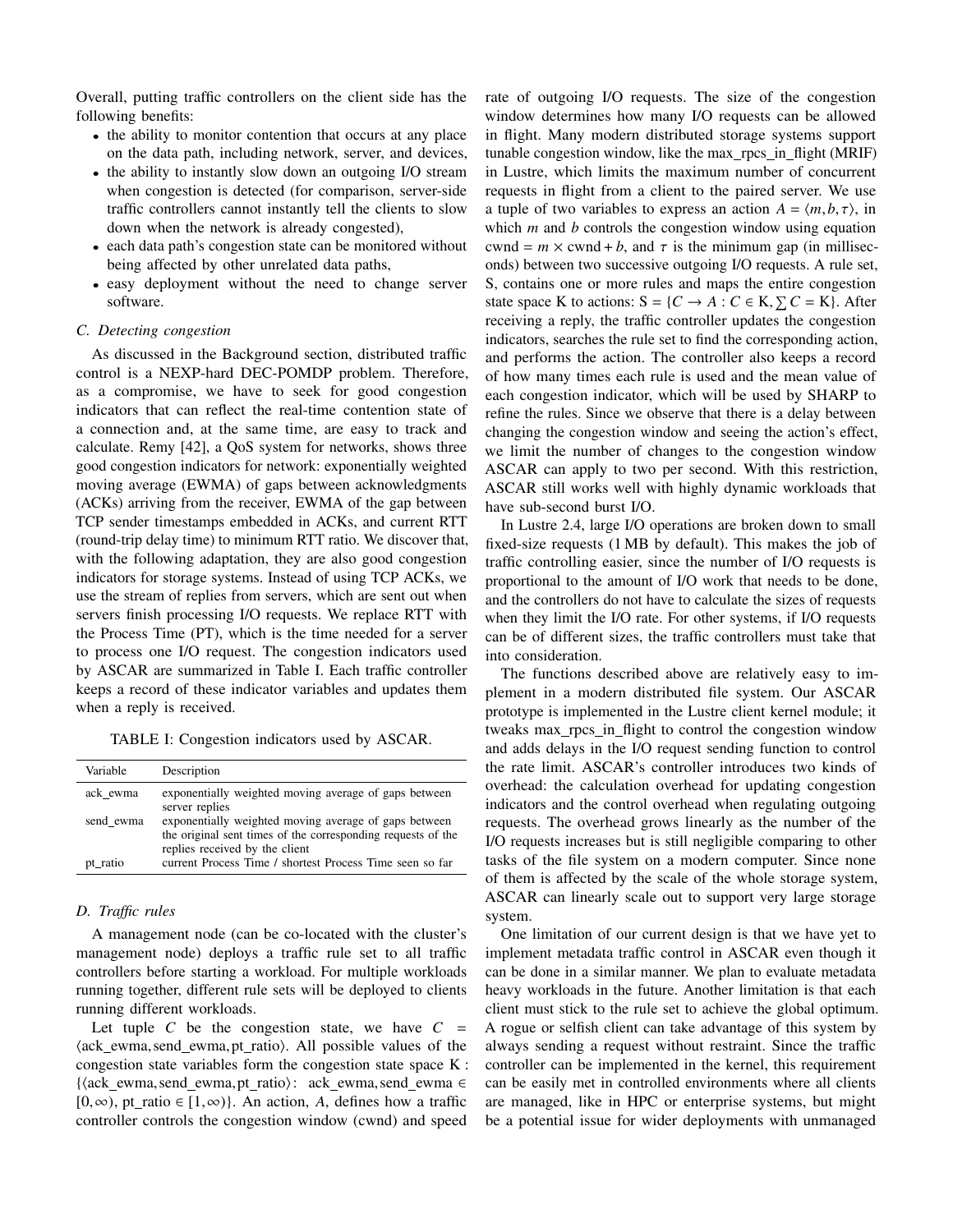clients.

# *E. Objective function*

An objective function describes the goal of the optimization. It generates a score that reflects the performance of a workload. The score is used to judge the merit of a rule set. An objective function uses average throughput (*tp*) and speed variance (*var*) as defined below:

$$
tp = \frac{\sum_{c=0}^{N} \sum_{t=0}^{T} \text{throughput}(c, t)}{N \times T}
$$
  
 
$$
var = \text{stddev}(\text{throughput}(c, t))
$$

*N* is the number of clients, *T* is the length of the benchmark in seconds, *throughput*(*client*, *time*) is the measured throughput of *client* at *time*. *var* covers both spatial and temporal throughput variance.

There are several possible ways for combining the throughput and speed variance as a single score. The most straightforward method is using *tp* as the score when *var* falls within a limited range. To avoid using an arbitrary number as the range limit, we use the coefficient of variation (CV), which is calculated as  $k = \frac{var}{tp}$ .

$$
score(tp, var) = \begin{cases} tp & \text{if } var(tp < k_0 \\ 0 & \text{otherwise.} \end{cases}
$$

The scores of this method do not reflect the speed variance. To reflect the variance in the score, we can multiply *var* by a factor  $\alpha$  and add it to *tp*:

<span id="page-5-0"></span>
$$
score(tp, var) = tp - \alpha \times var. \tag{1}
$$

 $\alpha$  controls the weight of stableness versus efficiency.

We have also evaluated objective functions of other forms, such as  $U_{\alpha}(x) = (x^{1-\alpha})/(1-x)$  (the alpha-fairness metric traditionally used to evaluate allocations of bandwidth on shared links [\[35\]](#page-15-5)),  $(1-\alpha)tp+\alpha/var$ ,  $a \times tp^{\alpha} - b \times var$ , and  $a \times \log_{\alpha}(tp)$  $b \times var$ . But they either failed to provide an effective balance between throughput and variance, or were too sensitive to rounding errors. We have not incorporated I/O latency into the objective functions yet, because the applications we evaluate are not very sensitive to high latency. That is planned as a future work.

A real application's I/O workload can be as long as several hours or days, and ASCAR needs to benchmark the workload for many times in order to test different rule sets. For that reason, ASCAR uses shorter signature workloads, which usually run for around 20 to 30 seconds, instead of the real workload. The signature workload needs to cover the *dominant* I/O pattern from the application. A checkpoint signature workload, for instance, should be doing sequential writes concurrently from all clients. ASCAR uses a workload monitor to collect features from an application and generates the signature workload accordingly. The feature set is described in Section [III-G.](#page-7-0)

Because the signature workload is significantly shorter than the real workload, a problem we encountered during the evaluation of ASCAR is that the signature workload's benchmark result might not be stable on a large cluster, especially when the

benchmark is too short. Longer I/O workloads generally yield more stable performance results because fluctuations can be amortized over time, but they can also make the optimization process too long. We use the following heuristic in SHARP to find the shortest signature workload. Starting from 10 seconds, SHARP gradually increases the signature workload's run time and runs it for 10 times to determine the speed variance, until the CV is lowered to less than 0.1. This method currently works well enough, and in the future we plan to implement more complex methods for extracting workload's key features, such as those described in [\[32,](#page-15-6) [38\]](#page-15-7). Our experiments show that a good signature workload should have a CV of less than 0.1 and should last about 20 to 60 seconds.

#### *F. Producing a traffic rule set*

SHAred-nothing Rule Producer (SHARP) finds the optimal rule set that can maximize the value of the objective function given a specific workload running on a specific storage system. SHARP benchmarks the signature workload on the real system to test the effect of candidate rule sets during the generation process.

On the high level, a SHARP search process consists of a series of epochs, and an epoch can include one or more rounds. Within each epoch, SHARP only optimizes the hottest rule. Conceptually, each candidate rule set can be thought of as a point in the whole possible rule space. For each round, SHARP picks points (candidate rule sets) from the rule space and tests them using the signature workload; more points are picked around the start value of the hottest rule's action variables. In other words, the further we move away from the start value of the hottest rule's action, the fewer candidate rules we try. This is to fine tune the action's variables at their current values, and, at the same time, to avoid being trapped locally. The best rule set from this round will then be used as the start value for next round.

When the best rule set from this round is not better than the best result of the previous round, we have reached the best possible action for this hottest rule. SHARP then splits the hottest rule's congestion state space at the observed mean value of each congestion indicator, and moves on to next epoch.

Algorithm [1](#page-6-0) gives a detailed description on how SHARP produces a traffic rule set. SHARP takes two inputs: *benchmark*(*ruleset*) and *objFunc*. Function *benchmark*(*ruleset*) deploys *ruleset* to all clients, runs the benchmark, and returns the test result; *objFunc* is the objective function that calculates a score for the result. Algorithm [1](#page-6-0) keeps refining the rule set and never stops. (In practice, it can be stopped after running for the desired optimization time, usually around 10 hours, depending on the length of the benchmark and available machine time.)

There are several implications about using a real storage system instead of a simulator to test candidate rules. First, we cannot run multiple benchmarks concurrently on a real system as we can do with simulators, so the search algorithm has to evaluate candidate rules sequentially; not being able to parallelize this process makes the search process lengthy.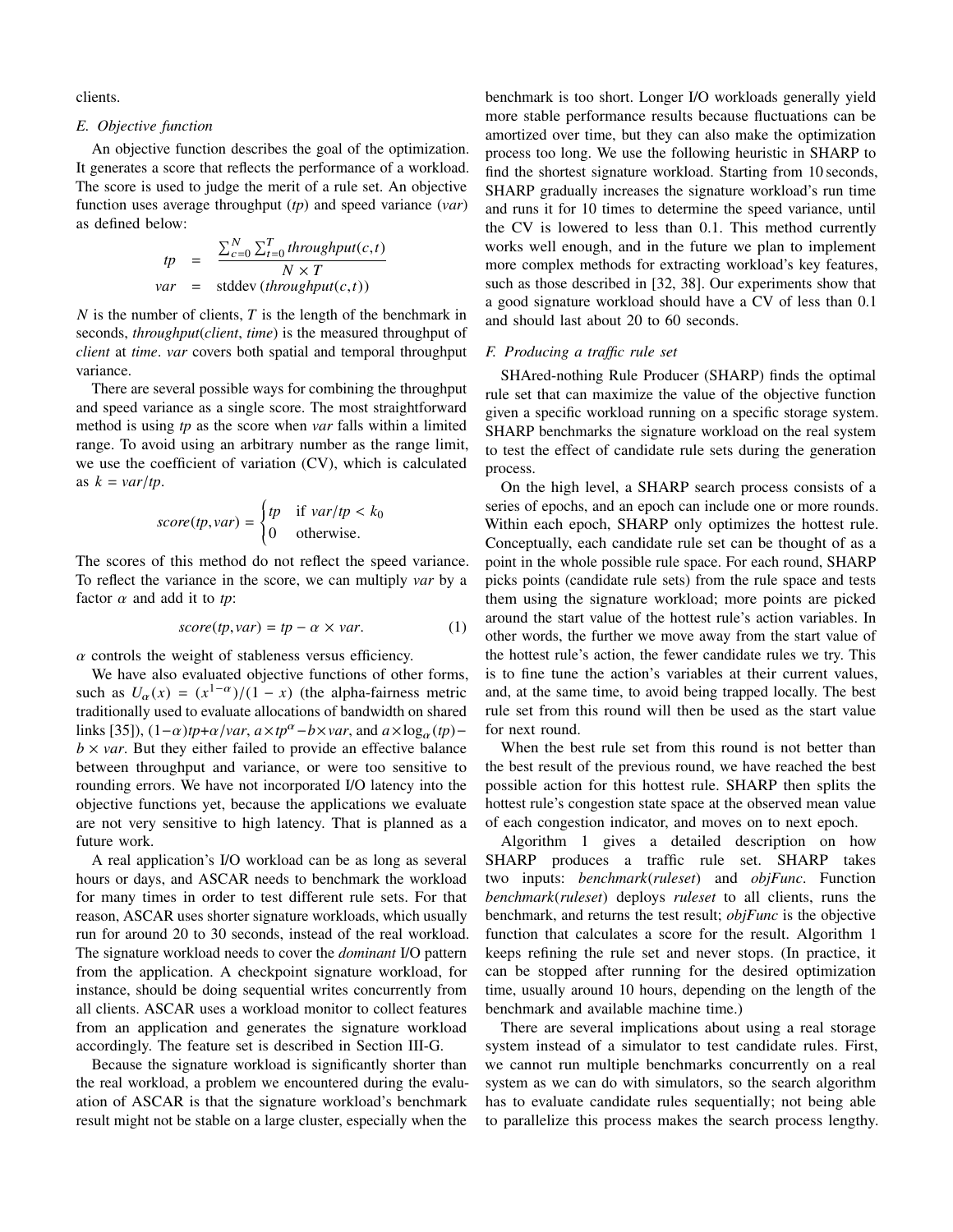#### <span id="page-6-0"></span>Algorithm 1 The traffic rule set producing algorithm.

| 2: procedure PRODUCETRAFFICRULESETS(benchmark,objFunc)                                                                                                                |  |
|-----------------------------------------------------------------------------------------------------------------------------------------------------------------------|--|
| > Begin with one rule that maps the whole congestion state space to one initial action.<br>3:                                                                         |  |
| $ruleset \leftarrow \langle [0, \infty), [0, \infty), [1, \infty) \rangle \rightarrow \langle 1, 0, 20000 \rangle$<br>4:                                              |  |
| $epoch \leftarrow 0$<br>5:                                                                                                                                            |  |
| > Within each <i>epoch</i> , the number of rules in the <i>ruleset</i> remains unchanged. The optimization focuses on optimizing the hottest<br>6:                    |  |
| rule because it has the biggest impact on the overall performance.                                                                                                    |  |
| while True do<br>7:                                                                                                                                                   |  |
| $epochBestScore \leftarrow 0$<br>8:                                                                                                                                   |  |
| > Optimizing the hottest rule within <i>ruleset</i> by generating and evaluating candidate actions for it. The one that yields the<br>9:                              |  |
| highest score will be chosen.                                                                                                                                         |  |
| round $\leftarrow 0$<br>10:                                                                                                                                           |  |
| repeat<br>11:                                                                                                                                                         |  |
| > Construct candidate actions by increasing/decreasing each action variable geometrically from the current value and<br>12:                                           |  |
| calculating Cartesian products, e.g., $\{m \pm 0.01, m \pm 0.01k_b, m \pm 0.01k_b^2, m \pm 0.01k_b^3, \cdots\} \times \{b \pm 0.01, b \pm 0.01k_b, b \pm 0.01k_b\}$   |  |
| $0.01k_b^2$ , $b \pm 0.01k_b^3$ , $\cdots$ $\times$ { $\tau \pm 0.01$ , $\tau \pm 0.01k_{\tau}$ , $\tau \pm 0.01k_{\tau}^2$ , $\tau \pm 0.01k_{\tau}^3$ , $\cdots$ }. |  |
| $newRules$ $\leftarrow$ GenerateCandidateRulesets( <i>ruleset</i> )<br>13:                                                                                            |  |
| roundBestScore $\leftarrow 0$<br>14:                                                                                                                                  |  |
| for all $r$ in new Rulesets do<br>15:                                                                                                                                 |  |
| $result \leftarrow benchmark(r)$<br>16:                                                                                                                               |  |
| 17:<br>$score \leftarrow objFunc(result)$                                                                                                                             |  |
| <b>if</b> score $>$ round Best Score then<br>18:                                                                                                                      |  |
| roundBestScore $\leftarrow$ score<br>19:                                                                                                                              |  |
| 20:<br>ruleset $\leftarrow r$                                                                                                                                         |  |
| end if<br>21:                                                                                                                                                         |  |
| end for<br>22:                                                                                                                                                        |  |
| 23:<br>if roundBestScore > epochBestScore then                                                                                                                        |  |
| 24:<br>$epochBestScore \leftarrow roundBestScore$                                                                                                                     |  |
| 25:<br>$epochBestRules$ $\leftarrow$ ruleset                                                                                                                          |  |
| end if<br>26:                                                                                                                                                         |  |
| round $\leftarrow$ round + 1<br>27:                                                                                                                                   |  |
| <b>until</b> roundBestScore $\lt$ epochBestScore<br>28:                                                                                                               |  |
| > Split the hottest rule's congestion state space at the observed mean value of each congestion indicator into $2^d$ hypercubes,<br>29:                               |  |
| where $d$ is the number of congestion indicators.                                                                                                                     |  |
| 30:<br>$rule set \leftarrow SplitRule(epochBestRuleset)$                                                                                                              |  |
| $epoch \leftarrow epoch + 1$<br>31:                                                                                                                                   |  |
| end while<br>32:                                                                                                                                                      |  |
| 33: end procedure                                                                                                                                                     |  |

To mitigate this issue, the signature benchmark needs to be as short as possible, and the search process must be highly efficient. Second, the benchmark results of some workloads fluctuate between runs. To make sure we pick the best rule set in each round, we benchmark the top candidate rule sets at least three times at the end of each round to make sure their results are stable and reproducible. SHARP also detects rule sets that generate high variant results and adaptively runs these specific rule sets more times to rule out the outliers. With these methods, we can use a relatively short signature workload to accelerate the search process and, at the same time, mitigate the problem of volatile results of some benchmarks.

Line [12](#page-6-0) of Algorithm [1](#page-6-0) is SHARP's rule refining process, which searches for the optimal action for a rule. Due to the complexity of the storage and network stack, the mapping from action space to performance results is a multi-dimensional nonmonotonic discrete function. In searching for local optima for this kind of functions, random-restart hill climbing search [\[30\]](#page-15-8) is a viable option, but it can also be slow and complex. Remy [\[42\]](#page-15-4) describes a successive approximation method that evaluates candidate actions which are generated from the

Cartesian product of action variables. These variables are geometrically increased/decreased from their current values, then uses the optimum rule in this round as the start point for next round, until no better rule can be found. This method tries to find local optima and evaluate other alternative locations at the same time to avoid being "trapped" locally. But Remy uses a fixed common ratio (search step size) for all action variables, and normally needs one or two CPU-weeks to run, which is impractical when running on a real storage system. Based on this method, we use the following heuristic to calculate the step size for different action parameters from a tunable time constraint:

$$
step\_size = \sqrt[step]{\frac{var\_upper\_limit - var\_lower\_limit}{delta\_gram}}.
$$

*delta gran* is delta granularity that determines the granularity to change variables to avoid meaningless small changes in the first few steps. After evaluating a wide range of settings using many workloads, we discover that the following parameters, as shown in Table [II on the next page,](#page-7-1) work best for ASCAR (we use 30 as the upper limit of Lustre's max\_rpcs\_in\_flight).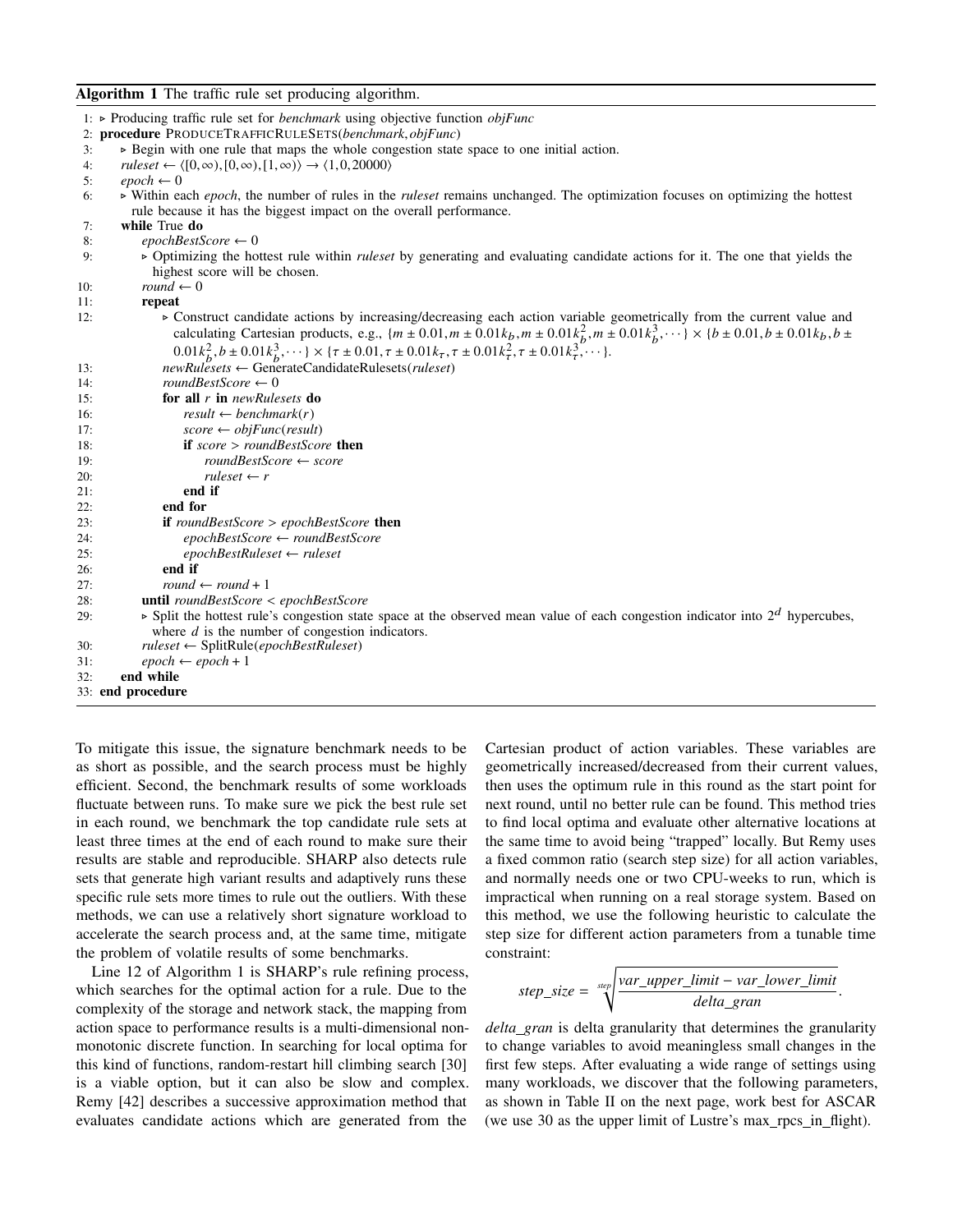<span id="page-7-1"></span>TABLE II: List of search settings for each action variable.

|   | Act var Lower limit Upper limit Delta gran Search step |        |      |  |
|---|--------------------------------------------------------|--------|------|--|
| m | 0.3                                                    |        | 0.05 |  |
|   | $-2.3$                                                 | 2.3    | 0.3  |  |
|   |                                                        | 70,000 | 500  |  |

Another heuristic SHARP uses to shorten the search time is that in one epoch, SHARP only focuses on the hottest rule, while Remy's search tries to improve all rules, which is too long to run with limited gain in storage systems. This does not mean that the hottest rule attracts all the attention, because it will eventually be broken down to smaller rules until it is no longer the hottest rule. After that, other rules will get the chance to be optimized.

There is no fixed time requirement for this whole optimization process. The longer it runs, the more complex rule sets it produces. In our evaluation, most rule sets contain no more than 29 rules, and we see diminishing returns for going beyond that. Given a 3-dimensional congestion state space, four epochs are needed to evolve one initial rule to 29 rules. The time needed in each epoch depends on how long it takes to find the local optimal parameters, which is proportional to the length of the signature workload and the number of combinations of parameters to evaluate. In our evaluation, most useful rule sets are discovered within 12 hours, which is a big improvement from the several weeks needed by Remy's method. From the discussion above, we can see that the speed of this optimization process is proportional to the length of the signature workload and the complexity of the rule sets, and is unrelated to the size of the underlying storage system. The time needed for this optimization can be fine tuned to meet different requirements of workloads.

Twelve hours is a long time for running an offline training/optimizing system. But it can be justified in many situations. First, many HPC applications generate repetitive workloads, like checkpoints or sequential read/write. These workloads are generated over and over, so spending a couple of hours in exchange for a long-term double-digit percentage increase in performance is reasonable. Second, when the cluster and storage system are under construction or expansion, it is often necessary to find the best parameters for tuning the system for a wide range of workloads; ASCAR can accelerate this process by automating the evaluation and rule discovery process.

#### <span id="page-7-0"></span>*G. Bootstrapping ASCAR using common workload set*

A real world storage system usually needs to handle a variety of different workloads. We call the set of workloads that a storage system needs to process its *common workload set*. ASCAR uses a database to store the discovered rule sets. An ASCAR-enabled storage system can bootstrap this database by finding the optimal rule set for each of the common workloads.

But the database can only cover a limited set of workloads. For each new workload coming into the system, we need to decide which traffic rule set suits it best. For that purpose, we extract a set of features from the workload and store them in

the database. Each record in the database is a mapping from a feature set of a workload to the best rule set for it. When a new workload comes in, ASCAR extract its features and searches the database to find the most similar workload, whose corresponding rule set will then be deployed to optimize this new workload.

Since the similarity of workloads are determined by comparing their features, choosing the correct feature set is crucial for this task. There is little known work which studies the similarity of workloads that can benefit from the same traffic control rules, therefore we have carried out a series of experiments to understand this issue. We pick a workload with known features and let ASCAR generate a good rule set for it that can improve its performance. We then tweak the workload's features, one at a time, and measure whether the generated rule set can still improve its performance (certain cases where two or more features are changed are also evaluated). As an example, we can use a workload that issues random read requests at 1 MB each and sequential write at 8 MB each, with a 10:1 read to write ratio and a known rule set that can increase its throughput by 20%. Based on this workload, we can tweak each of its features. First we generate workloads using 1+1 MB, 1+2 MB, and 1+4 MB read requests and measure the rule set's effectiveness. Then we change the write requests and use  $8 \pm$ 1 MB,  $8 \pm 2$  MB, and  $8 \pm 4$  MB, etc., and measure the rule set's effectiveness.

From the contention management point of view, the feature set should express the workload's pressure on the storage system, its randomness, and dynamics (how many ups and downs the workloads have). The more dynamic a workload is, the more gaps between requests it has, which allows for using more aggressive congestion window control. Our experiments, as described in section [IV-F](#page-11-0) below, show that the most important features are:

- type (read, write, create, delete),
- request size,
- positional gap,
- temporal gap.

The positional gap describes the gap between the locations requested by two consecutive I/O operations; it is zero for sequential workloads and non-zero for other workloads. The temporal gap describes the delay between outgoing requests. A real workload can have multiple types of operations combined together, and each type can have different values for request size, positional gap, and temporal gap. A random read/write workload, for instance, can contain a read thread that performs non-stop random reads using 1 MB requests and a write thread that performs a sequential write workload using 50 MB request size with an average temporal gap of 50 ms. The requests we discuss here are file system-level requests between file system clients and servers, which can be different from application level I/O requests. Because of the disk cache, file system-level requests are usually a subset of application level I/O requests.

We did an information gain feature selection [\[5\]](#page-13-1) using the results of the experiments, which are shown in Figure [4](#page-11-1) in the Evaluation section. It shows the following correlations between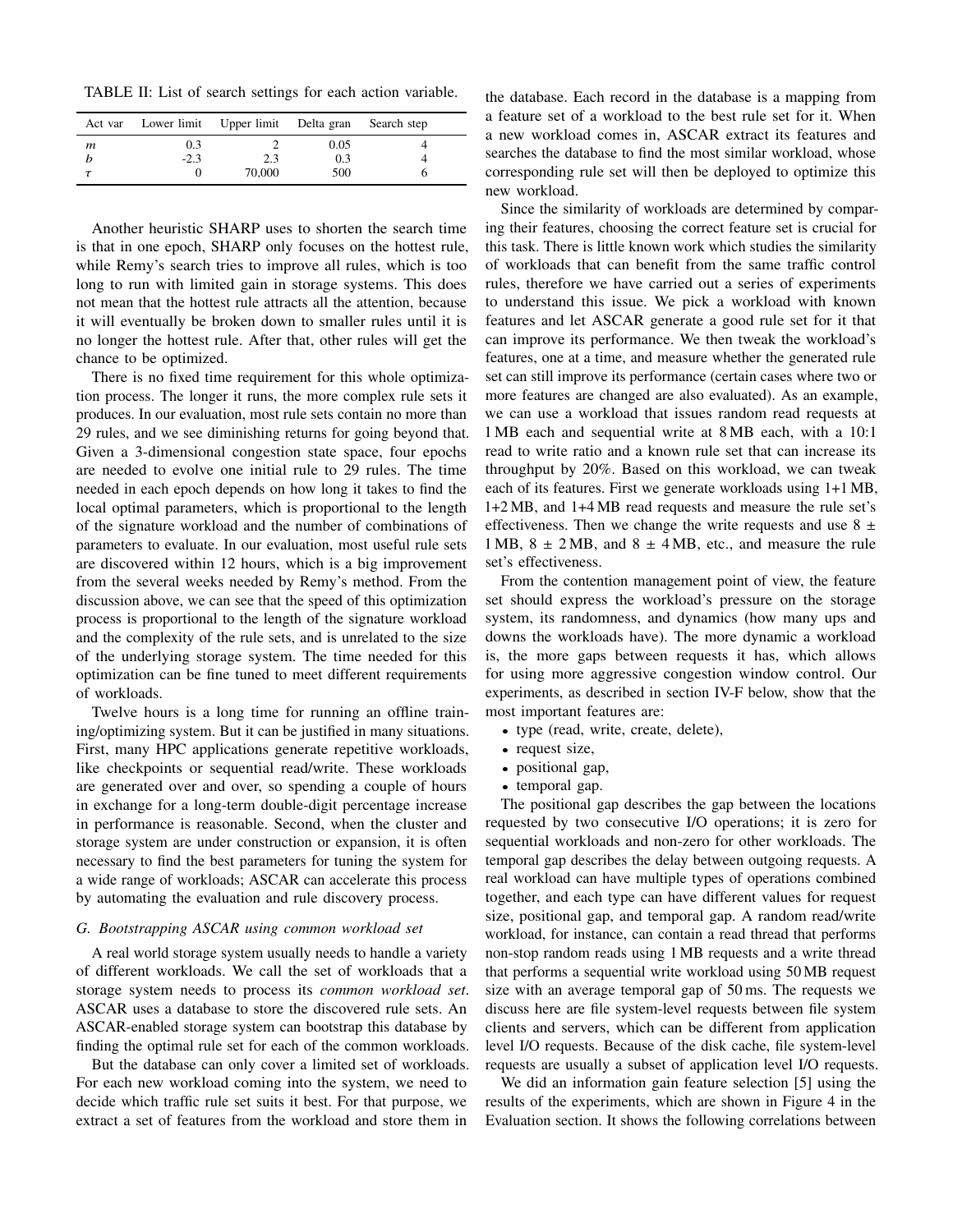changed workload features and the effectiveness of an existing rule set:

- a strong correlation with the read to write ratio,
- a strong correlation with the read size for small random reads (when the average read request size is smaller than 40 MB in this test system),
- a weak correlation with read request size when read is sequential,
- a very weak correlation with write size no matter they are random or sequential.

Basically, when comparing the similarity of workloads in terms of traffic control, the most important features are read to write ratio and read size when the reads are random; the other features can be safely ignored. Therefore, in order to cover most possible workloads, we can bootstrap the system's workload/rule set database using common workloads from the combinations of the following feature sets:

- read to write ratio: 2, 4, 6, 8, and  $>10$ ;
- read: sequential, >40 MB random read, 30~40 MB random, 20~30 MB random, 10~20 MB random, 5~10 MB random, 1~5 MB random.

# IV. IMPLEMENTATION AND EVALUATION

# *A. Our ASCAR prototype*

We implemented a prototype of ASCAR for Lustre 2.4.0 running on Linux. The traffic controller is implemented in Lustre's client kernel modules. SHARP is implemented as a user-space program. Table [III](#page-8-0) summarizes the changes of our prototype system against Lustre 2.4.0.

<span id="page-8-0"></span>TABLE III: List of ASCAR prototype components (LOC is Lines of source Code changed or added).

| File              | LOC | Changes                       |
|-------------------|-----|-------------------------------|
| include/ascar.h   | 179 | Traffic controller            |
| osc/osc_request.c | 169 | Traffic controller            |
| osc/gos rules.c   | 116 | Traffic rule set parser       |
| ascar_sharp.sh    | 374 | SHARP main program            |
| osc/lproc osc.c   | 110 | The procfs interface          |
| gen candidate     | 166 | Implementation of             |
| rules.py          |     | GenerateCandidateRulesets()   |
| split_rule.py     | 145 | Implementation of SplitRule() |
| ascar-tests/      | 396 | Test cases                    |
| (dir)             |     |                               |

The prototype's control client is implemented within the Lustre file system client in the kernel space, thus the computation cost for tracking the congestion indicators is very low. In fact, we did not observe any measurable CPU overhead on the client side. Memory-wise, the data structure for tracking the congestion indicators consumes only 48 bytes per server. Therefore, even supporting very large file systems with thousands of concurrent server connections would not require too much extra memory.

# *B. Hardware and workloads used for evaluation*

The purpose of this evaluation is to understand ASCAR's effectiveness on a variety of workloads. We measured the changes on throughput, bandwidth allocation fairness between clients, and the optimizing time needed. We covered common HPC workloads, such as sequential write (checkpoint) and sequential read (analytical/big data), as well as random read/write workloads as a reference for a wider range of applications. We also included NASA NBP BTIO [\[43\]](#page-15-0), a realistic checkpoint I/O benchmark derived from a real application.

The evaluation system contains five dedicated servers and five dedicated clients. Our client and server nodes use the same hardware configuration: Intel Xeon CPU E3-1230 V2 @ 3.30 GHz, 16 GB RAM, one Intel 330 SSD for the OS. Each node has one 1 Gb network connection. For the Lustre cluster, each storage server node uses one 7200 RPM HGST Travelstar Z7K500 hard drive, whose raw I/O performance is measured at 113 MB/s for sequential read and 106 MB/s for sequential write. The Lustre cluster has one dedicated metadata node and four storage nodes, which match the default stripe count four. The Lustre file system uses default settings: 1 MB I/O size, 1 MB stripe size, stripe count four. No workload is memory intensive, so all server and clients nodes have plenty of memory for buffering and running worker threads. The cache policies of read and write are both Lustre default – write cache is write-through; the server replies the completion of a write when the data hit the disk. It is worth noting that the evaluation system's network bandwidth is relatively small when compared to modern supercomputers, but its measured aggregated network bandwidth ( $\sim$ 500 MB/s) to disk bandwidth ratio ( $\sim$ 500 MB/s) is 1:1, which is on par with modern supercomputers [\[6\]](#page-13-2). Thus, the configuration of the evaluation system is sufficient for studying the effectiveness and potential of ASCAR on increasing bandwidth utilization and bandwidth sharing fairness in a resource-constrained environment.

We use IOR [\[20\]](#page-14-3) for generating those sequential workloads. The I/O size of IOR is set to 1 MB, which is common among HPC systems [\[19\]](#page-14-4). It also matches Lustre's default I/O size. The configuration of the IOR sequential read/write workloads is: MPI I/O, 5 client nodes, 3 GB in total data volume, and each process has its own dedicated file (unshared). We generate those random workloads using FileBench [\[36\]](#page-15-9). The I/O size is set to 1 MB, and we patched FileBench to do direct I/O on Lustre to avoid being affected by local cache. (The patch is needed because FileBench's memory buffer is not aligned and cannot do direct I/O on Lustre.) For the random read and random write workloads, each client accesses a separate 5 GB file (unshared). In order to understand the effect of using a shared file, we also ran the random read/write workload using a shared file (all clients share the same file). The read to write ratio (r:w ratio) is fixed at 1:1 unless otherwise noted. The FileBench fileserver workload creates 1,000 files with a mean file size of 5 MB and mean directory width of 20; there are 50 threads doing create, write, read, append, and delete operations, with a mean I/O size of 1 MB and mean append size of 5 MB. The BTIO Class B workload uses four clients and writes 1.7 GB in total. The BTIO Class C workload uses 25 clients and writes 6.8 GB in total.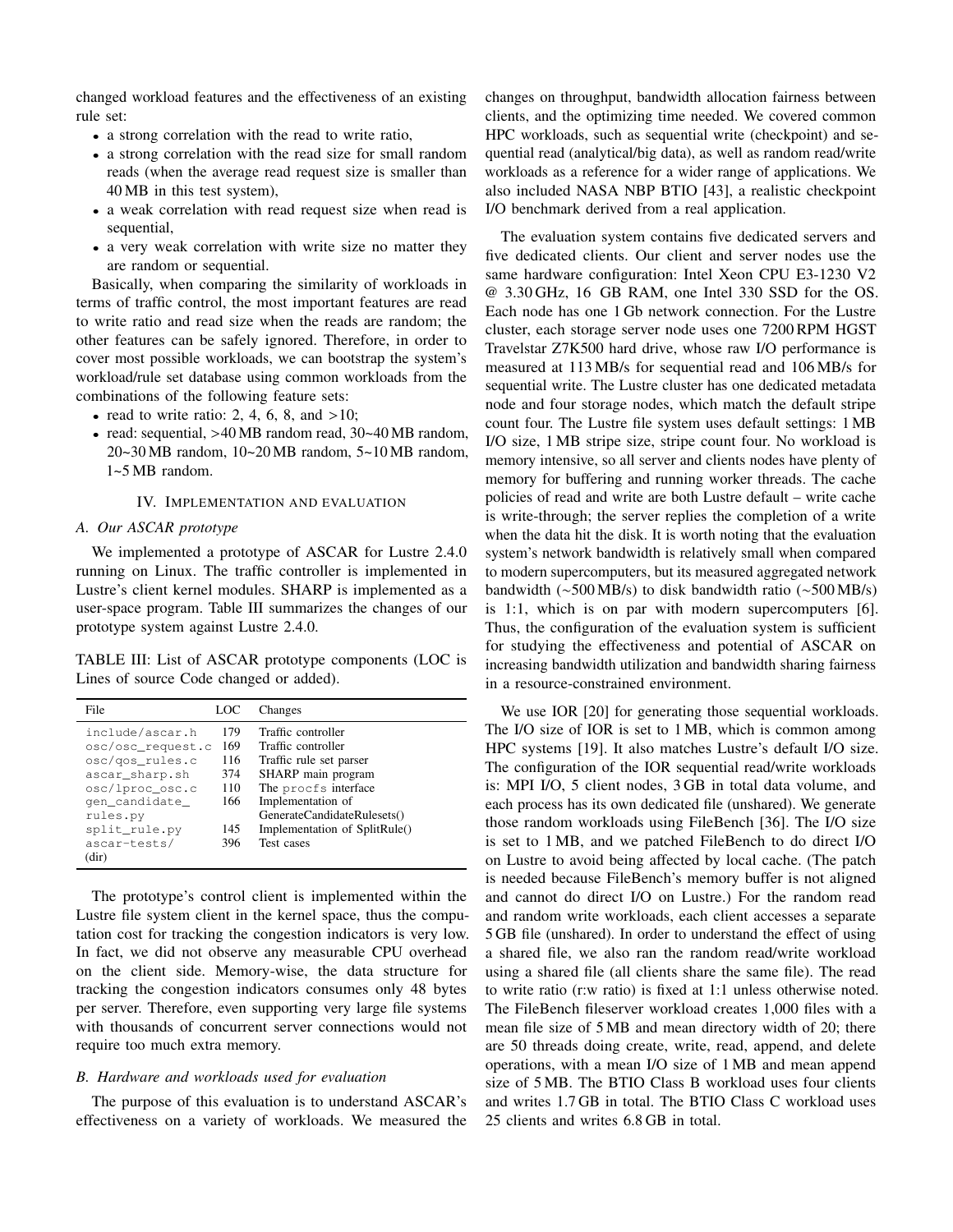<span id="page-9-0"></span>TABLE IV: Summary of workloads and performance improvements. Each result is the average of 10 test runs. "TP" is the throughput average (in MB/s) of all clients. "Var" is the standard deviation of throughput (in MB/s) over time and between clients. Those percentages in parens show the increases of TP and Var over non-ASCAR baseline. We used two objective functions: those "(max TP)" traffic rules were generated using an objective function that favors higher throughput, and " $(\alpha = 1)$ " rule sets were generated using an objective function based on Equation [1.](#page-5-0) "Run time" is the duration of SHARP's optimizing. BTIO is recorded differently because it does burst I/O. We use BTIO's own speed results as TP and speed variance of 10 runs as Var. Since calculating temporal speed variance for a burst-I/O workload is meaningless, we cannot use Equation [1-](#page-5-0)based objective functions. Instead, the  $\alpha = 1$  columns of BTIO workloads show the results of the rule sets with the least speed variance.

| Workload                   | w/o ASCAR (baseline) |     |        | ASCAR (max TP) |              | ASCAR (TP/Var) |              | Run     |  |
|----------------------------|----------------------|-----|--------|----------------|--------------|----------------|--------------|---------|--|
|                            | BW                   | Var | Var/BW | Throughput     | Variance     | Throughput     | Variance     | time(h) |  |
| Sequential write           | 421                  | 18  | $4\%$  | 428 $(+2\%)$   | $15(-18%)$   | 382 $(-9%)$    | 8(.54%)      | 12      |  |
| Sequential read            | 445                  | 16  | $4\%$  | 452 $(+2%)$    | 14 $(-11\%)$ | 451 $(+1\%)$   | 14 $(-11\%)$ | 9       |  |
| Random write               | 219                  | 20  | $9\%$  | $273 (+25%)$   | $22 (+11\%)$ | $257 (+17%)$   | 9(.55%)      | 19      |  |
| Random read                | 238                  | 9   | 4%     | $244 (+3%)$    | 4 $(-48%)$   | 241 $(+1\%)$   | $7(-17%)$    |         |  |
| Random read/write (shared) | 48                   | 4   | $9\%$  | 50 $(+5%)$     | 4 $(0\%)$    | 49 $(+3%)$     | 4 $(-3%)$    |         |  |
| FileBench fileserver       | 358                  | 25  | 7%     | 414 $(+16\%)$  | $25 (+1\%)$  | 412 $(+15\%)$  | 24 $(-4%)$   | 24      |  |
| BTIO (Class B)             | 116                  |     | 6%     | $150 (+29%)$   | $8 (+14%)$   | 146 $(+26%)$   | 3(.57%)      | 36      |  |
| BTIO (Class C)             | 119                  | 3   | $3\%$  | $160 (+35%)$   | 4 $(+15%)$   | $159 (+33\%)$  | 1 $(-55%)$   | 23      |  |

#### *C. Evaluation results*

The performance improvements of ASCAR are listed in Table [IV.](#page-9-0) For each workload, we run ASCAR using two different objective functions: one uses only *tp* as the score, the other uses Equation [1](#page-5-0) with  $\alpha = 1$ . With the first function, ASCAR maximizes the throughput without considering speed variance; with the second function, ASCAR takes a balanced approach toward throughput and variance. It can be seen that with the "max TP" objective function, ASCAR improves the throughput for all test workloads, some have the added benefit of lower variance. With the " $\alpha = 1$ " objective function, ASCAR reduces speed variance for all workloads. For HPC systems that favor high throughput, lowering speed variance might not be an important goal; the results generated using  $\alpha = 1$  are included to demonstrate the effect of using different objective functions.

The effect of ASCAR varies between workloads. Since ASCAR is a delay-based congestion control system, it works best with the kind of congestions that can be alleviated by applying self-control to clients. The experimental results show that ASCAR is generally good at improving throughput for write-heavy workloads (25% to 35% increases), but is not as effective on read-heavy workload (2% to 5% increases). Figure [1](#page-2-0) shows the effect of ASCAR on a random write workload for lowering speed variance and increasing I/O throughput at the same time.

Sequential write (checkpoint) is a common workload in HPC systems and needs high throughput for parallel writes. Modern distributed file systems, like Lustre, generally handle this kind of simple, sequential write workloads well enough so that the space for further optimization is limited. But ASCAR not only decreases speed variance by 17.9%, it also increases throughput by 1.8% at the same time. The sequential read workload's baseline throughput is 445 MB/s, which is already near the bandwidth limit of the hard drives. Thus it sees only

2% increase in throughput by using ASCAR.

ASCAR increases the throughput of the random read workload by 3%. According to Lustre's manual, random read is considered one of the worst cases for Lustre because the reads from clients cannot be reordered like the write requests and have to be processed in the order they came in, which usually requires a lot of seeks. So the random read throughput is relatively low even when only one client is issuing random read. The random read/write workload using a shared file is very slow on Lustre due to the contention on locks; the access regions of clients are all overlapped, and locks are needed for every I/O request. ASCAR increases its throughput by 5%. Lock contention here is causing clients to spend much time waiting. ASCAR cannot optimize these workloads much, because they exhibit the kind of congestion that cannot be controlled by exercising self-restraint. For these workloads, ASCAR can still be used to lower speed variance if needed (-17% and -3%).

The BTIO benchmark is challenging because of its burst writes. On our test system, BTIO Class B contains 200 checkpoints, each of which lasts for only 0.2 seconds; BTIO Class C contains 200 checkpoints of 0.9 seconds each. No traditional traffic control solution can handle workloads that change this fast, because most of them require slow communication between clients. ASCAR's controllers are built into the file system client and require no network communication, so they are highly responsive. The best rule sets discovered by SHARP can increase the throughput of BTIO Class B by 29.9% and BTIO Class C by 34.8%.

# *D. How the rules affect the workload*

In order to understand how the traffic rules help increasing the bandwidth utilization, we looked into the detail of the rules and measure how ack ewma, PT ratio, I/O throughput, congestion window (max\_rpcs\_in\_flight), and  $\tau$  are affected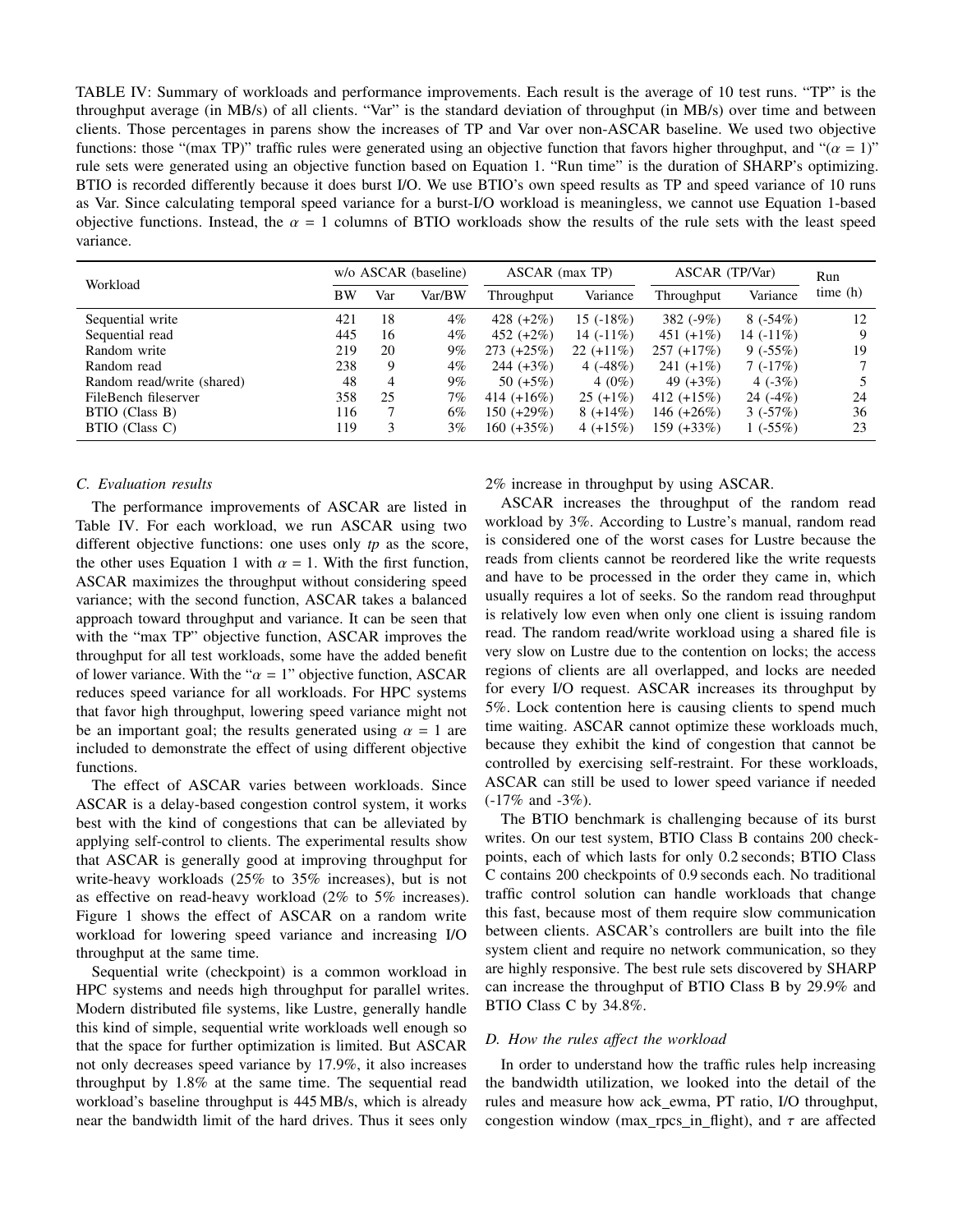<span id="page-10-0"></span>

Fig. 3: When running the checkpoint workload, one client's ack/send ewma, PT ratio, congestion window, and throughput change over time.

<span id="page-10-1"></span>TABLE V: Excerpt of the best traffic rule set for the checkpoint workload. Twice a second, the ack\_ewma and PT ratio are measured and are used to trigger a matching rule. The rule's *m* is multiplied to the congestion window, *b* is added to the congestion window, and  $\tau$  is used to control the rate limit for the outgoing I/O stream. The "Times" column shows the times each rule is trigger. Average ack\_ewma and average PT ratio are the average values of ack\_ewma and PT ratio when the rule is triggered.

| ack<br>ewma    | PT ratio                            | m |                    | b $\tau$ |              | Times Avg. ack Avg. PT<br>ewma | ratio      |
|----------------|-------------------------------------|---|--------------------|----------|--------------|--------------------------------|------------|
| $[48, \infty)$ | $[41, 48)$ $[2.4, 4.5)$<br>[0, 4.5) | 1 | $1 -1.7$ 33<br>0.9 | 40       | 3011<br>7426 | 45<br>60                       | 3.2<br>2.6 |

by the traffic rules. Figure [3](#page-10-0) shows the states of one I/O connection during a checkpoint workload when it is controlled by ASCAR. This ASCAR rule set contains 15 rules. Two of the most often triggered rules account for 51% of all rule triggers and are shown in Table [V.](#page-10-1) The first rule is triggered when the ack ewma and send ewma are low (the avg. ack ewma is 45) but PT ratio is high (avg. PT ratio is 3.2). This rule shrinks the congestion window by 1.7 and lowers  $\tau$ . This means that the I/O requests will be sent faster, but fewer are allowed to be outstanding. The second rule is triggered when ack ewma and send ewma are high (average at 60) but PT ratio is low (average at 2.6), and this rule increases the congestion window by 0.9 and increases  $\tau$ . This means a lower sending rate but more requests are allowed to be outstanding. PT ratio is a more real-time reflection of the current congestion state, while ack ewma and send ewma show the trend of the congestion state because history values are taken into calculation. In other words, under these rules, if the connection is not congested (low EWMA values) but the situation is getting worse (high PT ratio), the client would send requests quickly to take advantage

of the current low latency, but would also restrain from sending too many requests until the previous requests are finished to prevent further worsening the connection. On the contrary, if the connection is congested (high EWMA values) but the situation is improving (low PT ratio), the client would slowly send requests to prevent clogging the connection, but would also send more requests before hearing back from the server since we already know that the condition is getting better. From these analyses we can see that the machine generated rules are reasonable. It used to be difficult to pick up the correct values for the rate limits and congestion window change speeds without doing many experiments. Now SHARP can automate this process.

We dig deeper into the layers between the application and storage devices to find out where the performance improvement comes from. Different workloads have different bottlenecks. We observe that when the bandwidth utilization is increased. the measured hard drive access time is also decreased. The access time measures the average time needed for the drive to process one fixed size request. When I/O streams from different clients are interlaced, extra seeks between I/O requests lead to high access time. This slow-start, fast-fallback policy can be used to mitigate these extra seeks. In practice, the access time of disk drives depends on how the I/O requests interlace and the characters of the drives, such as the seek time, rotational latency, and re-ordering of requests. Designing the optimal traffic rules requires knowledge of these properties and how the I/O requests are interlaced with other requests. Using an automated optimizer, like SHARP, frees the designer from the work of measuring and understanding the internals of each involved device.

Since the workloads we picked for this evaluation are distinctive from each other, their related traffic rules are also different. This implies that the optimization process should be run at least once for each different category of workloads. It is not needed for workloads within the same category. Most checkpoint workloads exhibit a similar sequential write I/O pattern and should be able to share the same best set of traffic rules.

## *E. Search efficiency*

Unlike Remy [\[42\]](#page-15-4), which can use a network simulator to evaluate candidate rule sets, ASCAR has to use the real storage system, which is often busy and cannot be occupied exclusively for a very long time, therefore search efficiency is very important for ASCAR. We have introduced several heuristics in SHARP to improve the search efficiency over Remy's search method. In one epoch, SHARP only optimizes the hottest rule instead of trying to improve all rules. Also, SHARP is more aggressive on splitting rules when a local optimal rule set is discovered.

We compared the efficiency of different traffic control rule search methods. The efficiency of a search method is measured by how much the best discovered rule set can improve the I/O performance after a fixed search time. A highly efficient search method discovers rule sets that better improve the I/O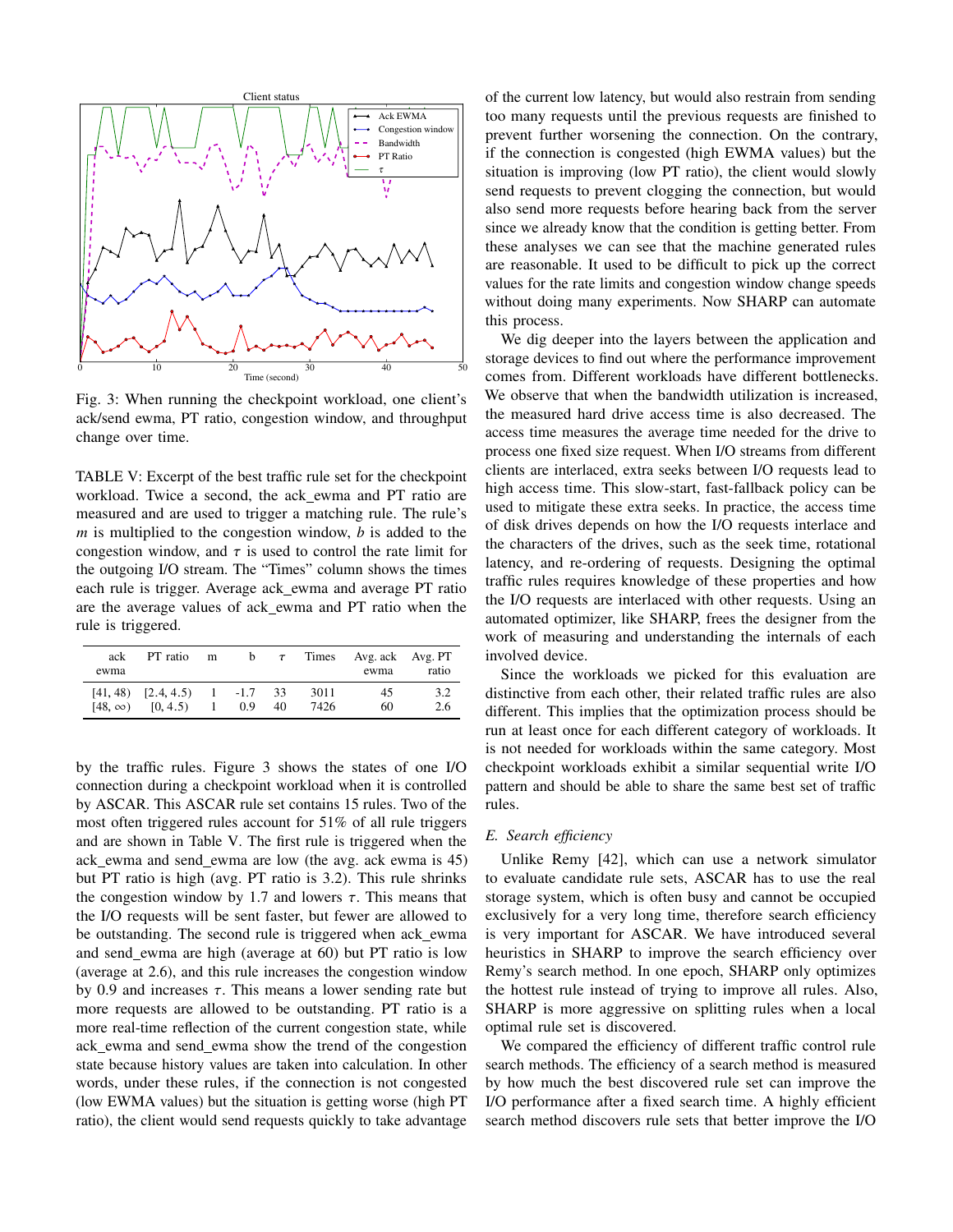<span id="page-11-1"></span>

Fig. 4: A rule set's effect on changed workloads. The original workload is a sequential read (100 MB per request) plus random write (1 MB per request). The best rule set discovered by ASCAR increases its throughput by 22%. Each bar here shows the same rule set's effect on throughput when we changed one or two parameters of the workload.

performance in a shorter time. The results are shown in Figure [5.](#page-11-2) ASCAR generates better rule sets in a shorter time than Remy's search method.

<span id="page-11-2"></span>

Fig. 5: Comparing the search efficiency of different methods on one workload (the same workload as we used in section [IV-F\)](#page-11-0).

#### <span id="page-11-0"></span>*F. The effectiveness of rules on changed workloads*

This section of evaluation focuses on measuring the effectiveness of a rule set after the workload is changed. This evaluation

is important for determining whether an ASCAR system is stable. The ASCAR system is stable if a small change in the workload does not cause much change to the effectiveness of an existing traffic rule set on increasing the workload's performance; in other words, we need to know whether the rule sets generated by ASCAR are overfitted to the specific training workloads. Studying the effectiveness of a rule set on changed workloads also helps us to understand how to calculate the similarity of different workloads in terms of selecting traffic control rules. When a new workload starts, ASCAR needs to search its workload/rule set database for the most similar known workload that already has a generated rule set.

Due to the space limitation, we present the result of tweaking only one workload in Figure [4.](#page-11-1) It is a fairly typical result. The workload is a sequential read workload using 100 MB requests plus random write using 1 MB requests. We have the following observations:

- changing the r:w ratio has the biggest impact on the rule set's effectiveness,
- changing the read size does not change the effectiveness unless the read size is very small  $\ll$  = 10 MB),
- changing the write size to a larger value also affects the rule set's effectiveness, but as the write size becomes larger than 10 MB, the rule set becomes useful again.

The rules we derived from these observations are described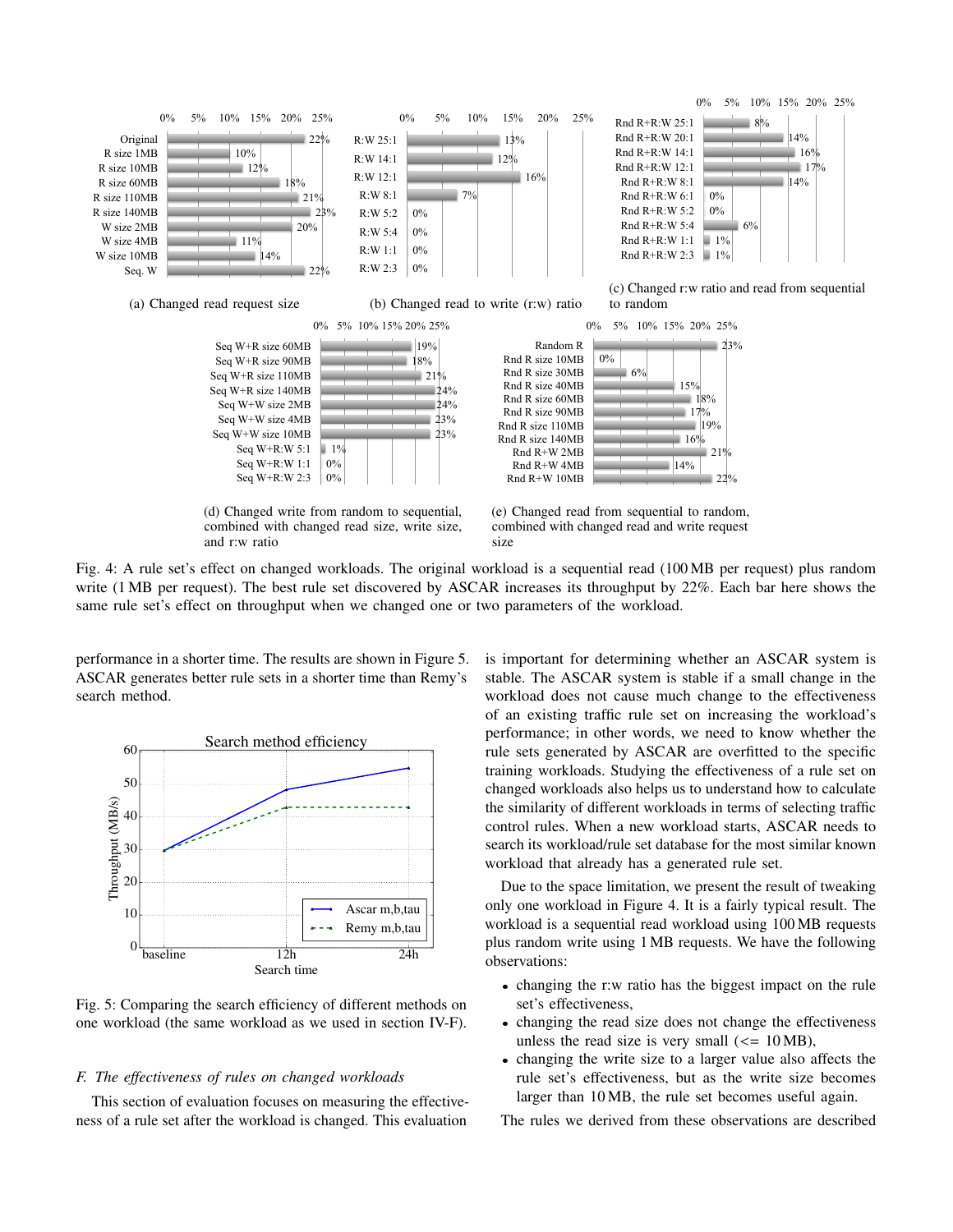above in section [III-G.](#page-7-0)

# V. RELATED WORK

There are mainly two categories of methods for storage traffic management. The first category focuses on removing contention during the design phase, usually by optimizing the routing of data path or how applications access data, such as ADIOS [\[22\]](#page-14-5).

The second category focuses on managing contention at the runtime after the system is put into production, and includes scheduling-based methods and delay-based methods. Many early systems work on a single-server [\[7,](#page-14-6) [25,](#page-14-7) [34\]](#page-15-10), or for a specific kind of workloads, such as media recording and streaming [\[23,](#page-14-8) [46,](#page-15-11) [47\]](#page-15-12) or virtual machines [\[10\]](#page-14-9).

One step further are the later systems that support Distributed Rate Limiting (DRL), which limits the aggregated rate (or throughput) of distributed agents by some preset criteria. They can be roughly classified to four categories:

- Controllers work from the client side [\[12,](#page-14-10) [16,](#page-14-11) [18\]](#page-14-12).
- Controllers work from the server side [\[10,](#page-14-9) [14,](#page-14-13) [24,](#page-14-14) [40,](#page-15-13) [45\]](#page-15-14).
- Controller works from a proxy layer between the clients and servers [\[16,](#page-14-11) [21,](#page-14-15) [49\]](#page-15-15).
- A mix of the above three methods [\[4,](#page-13-3) [50\]](#page-15-16).

All scheduling-based and delay-based systems mentioned above face several challenges. Some of them require frequent communication or synchronization between rate limiters to function [\[12,](#page-14-10) [24,](#page-14-14) [40,](#page-15-13) [49,](#page-15-15) [50\]](#page-15-16). They have the following disadvantages: a centralized controller is a single-point of failure and a single-point of contention that does not scale out; those systems cannot handle highly dynamic workloads because remote synchronization and controlling is often slow; the volume of periodic communication and synchronization between clients often becomes prohibitively large when the system scales beyond a few hundreds of clients; they impose extra burden on the network and do not work well when the network latency is high due to congestion. Server-sided and proxy DRL solutions, by nature, cannot handle network congestion well since they cannot limit client-side sending.

The next issue is capability discovery – finding the optimal I/O bandwidth for a specific workload running on a specific system. This optimal value depends on nearly every aspect of the workload and the system; we already know that many features, like the I/O request size, randomness, network topology, etc., can all affect this value. This optimal value is important because it is the basis for allocating bandwidth to clients. Current traffic control solutions either assume a certain fixed value as the top performance of the system [\[14,](#page-14-13) [40,](#page-15-13) [44\]](#page-15-17), use a time-sharing scheduler [\[10,](#page-14-9) [12,](#page-14-10) [17,](#page-14-16) [24,](#page-14-14) [29,](#page-14-17) [34,](#page-15-10) [45,](#page-15-14) [49\]](#page-15-15), or employ a simple control-theoretic heuristic: slow-start, fast fallback [\[37,](#page-15-18) [44,](#page-15-17) [50\]](#page-15-16). Some of them require that the storage system's performance conforms to a mathematical model [\[18,](#page-14-12) [39\]](#page-15-19). Manually determining the capabilities of devices and servers is difficult because of the reason we mentioned above: the optimal bandwidth changes by workload. In practice, these solutions only shift the burden of determining the optimal bandwidth to the administrators.

With all these mechanisms, the system administrators still face the problem of determining the best parameters. This task can be daunting because a file system or a traffic control solution may have hundreds of parameters to tune. For the slow-start, fast-fallback method described above, if the start is too slow or the falling back is too fast, the system's capacity is wasted; if the speed increasing is too fast or the falling back is not fast enough, the system becomes unstable.

Remy [\[42\]](#page-15-4) produces network QoS rules given parameter ranges of the target network. It requires a descriptive model of the target network and uses a simulator to generate test environments to evaluate workloads. In the process, Remy generates candidate rules by increasing/decreasing all variables of the busiest action by a geometric progression with a fixed common ratio. ASCAR does not need a model of the storage system, which can be very difficult to get. Instead, ASCAR uses the real storage system. Using the real system can lead to more accurate results because there's no simulator that can accurately simulate a large and complex distributed storage system. SHARP improves the QoS rule production process with several heuristics that greatly reduce the number of rules to evaluate. Hippodrome [\[2\]](#page-13-4) automatically changes and evaluates the system design to prevent device overload. Unlike ASCAR, which only needs controllers on each clients, Hippodrome requires intrusive and radical changes to the whole system.

We view the following work on data placement and provisioning as complementary to our work. Improved data placement can further reduce network congestion. HPC storage systems can explore data locality by placing data near to its consumer, as shown by Shipman et al. [\[33\]](#page-15-1), or by rebalancing data placement when a hotspot is detected [\[21,](#page-14-15) [48\]](#page-15-20). Other related data placement optimization works include Pesto [\[11\]](#page-14-18) and BASIL [\[9\]](#page-14-19) for virtual machine deployment. An alternative to complex traffic management mechanism is to provide higher than necessary bandwidth by generously overprovisioning, where the total system capacity is based on peak workload estimates. Alvarez et al. [\[1\]](#page-13-5) proposed a framework for calculating the resource demand to avoid too much waste. Another problem is converting high-level SLA or application time requirements to a precise QoS I/O bound. Zhang et al. proposed machine learning methods for this purpose [\[51\]](#page-15-21).

## VI. CONCLUSIONS AND FUTURE WORK

ASCAR successfully increases the bandwidth utilization for all the workloads we have evaluated, and can decrease speed variance in many cases at the same time. These improvements come with no need to change either hardware or server software. And the whole optimization process is unsupervised, requiring no human knowledge of either the workload or the system. ASCAR can be safely evaluated in production environments and makes little assumption of the storage system and is applicable to a wider range of different systems.

ASCAR is designed to be scalable, and there is no performance bottleneck in ASCAR. The time and space complexity of all the algorithms used in ASCAR are not related to the number of the nodes in the system, so, theoretically, ASCAR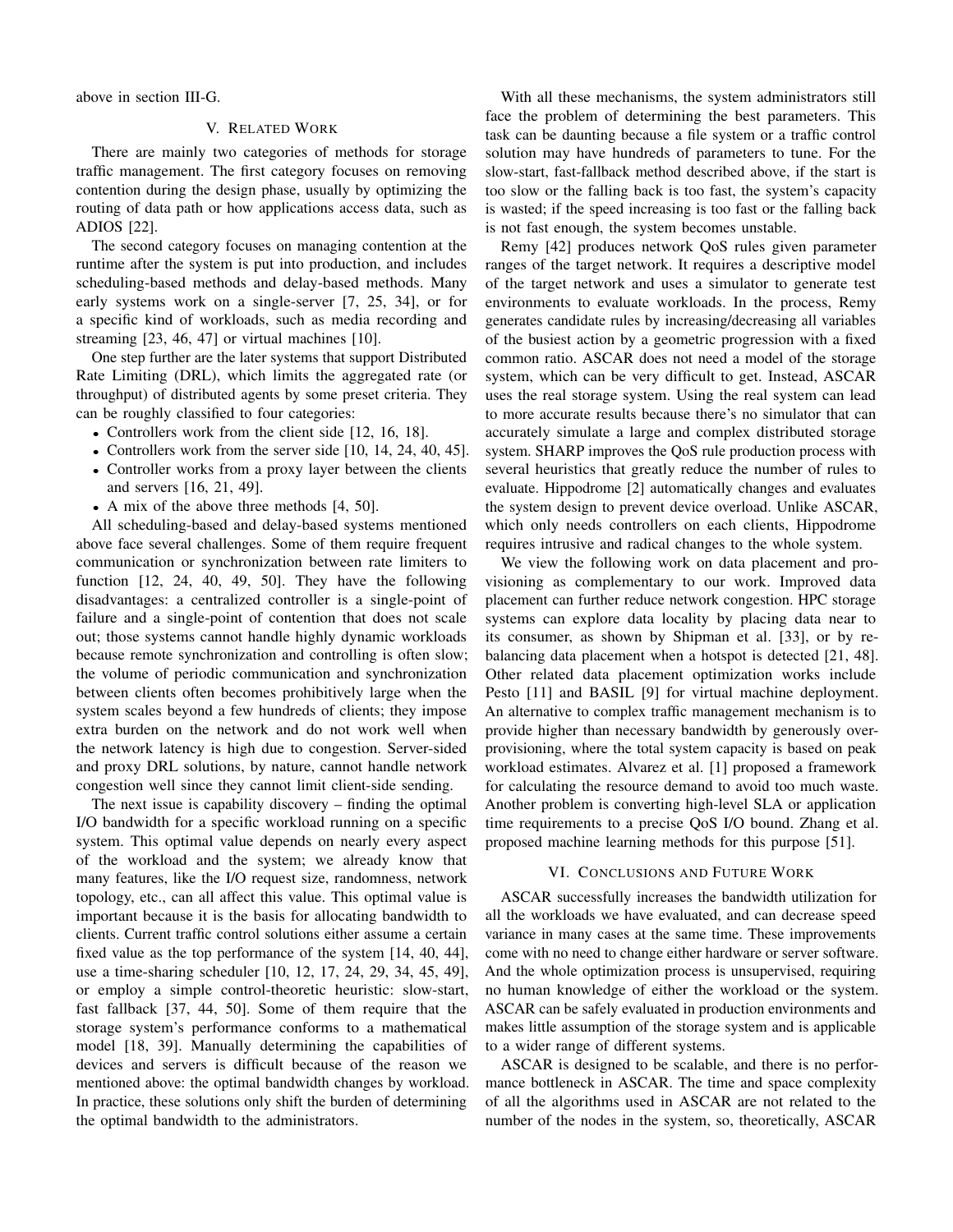can scale to support millions of nodes. Even though we do not have resources to validate this yet, some of ASCAR's design ideas have already been proven to be highly scalable in managing computer network congestion [\[42\]](#page-15-4).

There are several limitations of the current generation of ASCAR. First, the long offline studying/optimizing process, while reasonable for repetitive workloads, can be improved by using an online optimizing system. Second, the user may need to run the optimizer for each distinct workload. Third, we are assuming that all the clients stick to the rules and there is no rogue player. This should not be a problem for HPC systems, but need to be addressed when deploying in other uncontrolled environments, like in the cloud.

We are actively working on a more complex and adaptive online SHARP optimizer to address some of these issues. The online version of SHARP will be able to tweak and measure the effectiveness of traffic rules online while the workloads are running. An online optimizer would be a big improvement over the current offline SHARP optimizer, because the online optimizer would not need to occupy the system (or a part of it) exclusively for a long time. As a first step, we are working on optimizing repetitive workloads, like the checkpoint workloads in HPC systems. This repetition gives us the opportunity to try different traffic rules for each checkpoint, gradually polishing the rules and generating better rules. By analyzing the performance of existent traffic rule set, a new rule set will be designed and tested during the next checkpoint run. We are also working on evaluating ASCAR on a larger scale, including how to deal with multiple workloads. We plan to cover more categories of workloads, such as disk rebalancing and error recovery workloads in the future. We are also studying the effectiveness of supporting heterogeneous storage devices, which can be a mixture of hard drives, SSDs, and full inmemory storage, such as [\[26,](#page-14-20) [28\]](#page-14-21). Since ASCAR uses a separate controller for each connection, we believe it can handle mixed devices well if certain design conditions can be met.

The SHARP algorithm is efficient at producing rules for complex rule- or policy-based control systems. A future research topic is evaluating this algorithm with other similar problems, such as data placement, device power management, load balancing, and data re-routing in large-scale storage systems. We are also actively working on improving the algorithm in the following aspects:

- To use only a part of the storage system to produce traffic rule sets that can be used for the whole storage system. This will be useful when using the whole storage system is too expensive for traffic rules generation.
- The current traffic rule set producing process only optimizes the hottest rule in one epoch. This can be improved by using more complex searching processes, such as simulated annealing, random-restart hill climbing [\[30\]](#page-15-8), and Greedy Randomized Adaptive Search Procedures (GRASP) [\[8\]](#page-14-22).

In some use cases, bounded throughput is still needed in addition to proportional allocation [\[24\]](#page-14-14). We are exploring methods to design customizable traffic rules for this purpose, and

we will also investigate the possibility of combining ASCAR with other traffic solutions to provide more functionalities.

Lustre is mainly used by the HPC community, but the mechanism of ASCAR is not limited to HPC and should be able to be applied to other environments running other systems. We are seeking collaborators who want to provide a test environment and to bring ASCAR to other systems.

We will publish the source code of our prototype and raw experimental data at [http://www.ssrc.ucsc.edu/ascar.html.](http://www.ssrc.ucsc.edu/ascar.html) The prototype works out-of-the-box on Lustre clients and can be safely evaluated in a production environment.

## ACKNOWLEDGMENTS

This research was supported in part by the National Science Foundation under awards IIP-1266400, CCF-1219163, CNS-1018928, the Department of Energy under award DE-FC02- 10ER26017/DESC0005417, Symantec Graduate Fellowship, and industrial members of the Center for Research in Storage Systems. We would like to thank the sponsors of the Storage Systems Research Center (SSRC), including Avago Technologies, Center for Information Technology Research in the Interest of Society (CITRIS of UC Santa Cruz), Department of Energy/Office of Science, EMC, Hewlett Packard Laboratories, Intel Corporation, National Science Foundation, NetApp, Sandisk, Seagate Technology, Symantec, and Toshiba for their generous support. We also thank the faculty and students of SSRC, especially Christina Strong, Lincoln Thurlow, and Andy Hospodor for their help, guidance, and valuable comments.

#### **REFERENCES**

- <span id="page-13-5"></span>[1] G. A. Alvarez, E. Borowsky, S. Go, T. H. Romer, R. A. Becker-Szendy, R. Golding, A. Merchant, M. Spasojevic, A. Veitch, and J. Wilkes. Minerva: An automated resource provisioning tool for large-scale storage systems. *ACM Transactions on Computer Systems*, 19(4):483–518, Nov. 2001. ISSN 0734-2071. doi: 10.1145/502912.502915.
- <span id="page-13-4"></span>[2] E. Anderson, M. Hobbs, K. Keeton, S. Spence, M. Uysal, and A. Veitch. Hippodrome: running circles around storage administration. In *Proceedings of the Conference on File and Storage Technologies (FAST)*, Monterey, CA, Jan. 2002.
- <span id="page-13-0"></span>[3] D. S. Bernstein, R. Givan, N. Immerman, and S. Zilberstein. The complexity of decentralized control of Markov decision processes. *Mathematics of Operations Research*, 27(4):819–840, Nov. 2002. ISSN 0364-765X. doi: 10.1287/moor.27.4.819.297.
- <span id="page-13-3"></span>[4] D. Bigelow, S. Iyer, T. Kaldewey, R. Pineiro, A. Povzner, S. A. Brandt, R. Golding, T. Wong, and C. Maltzahn. Endto-end performance management for scalable distributed storage. In *Proceedings of the 2007 ACM Petascale Data Storage Workshop (PDSW '07)*, Reno, NV, 2007.
- <span id="page-13-1"></span>[5] C. M. Bishop. *Pattern Recognition and Machine Learning*. Springer, 1st edition, 2007.
- <span id="page-13-2"></span>[6] J. Borrill, L. Oliker, J. Shalf, and H. Shan. Investigation of leading hpc i/o performance using a scientific-application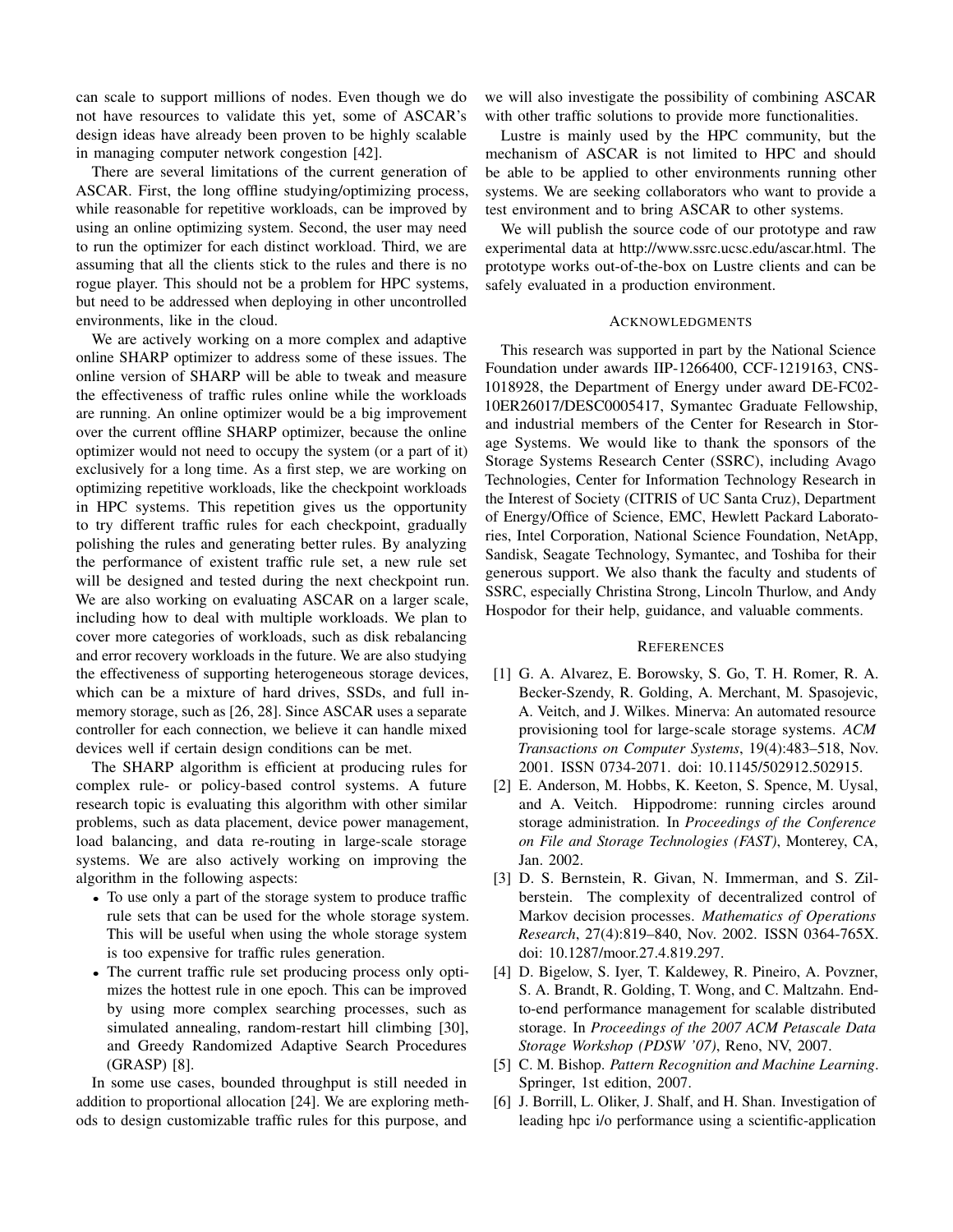derived benchmark. In *Proceedings of SC07*, pages 1–12, Nov 2007. doi: 10.1145/1362622.1362636.

- <span id="page-14-6"></span>[7] A. Elnably, H. Wang, A. Gulati, and P. Varman. Efficient QoS for Multi-Tiered Storage Systems. In *Proceedings of the 4th Workshop on Hot Topics in Storage and File Systems (HotStorage '12)*, Berkeley, CA, 2012. USENIX.
- <span id="page-14-22"></span>[8] T. A. Feo and M. G. C. Resende. Greedy Randomized Adaptive Search Procedures. *Journal of Global Optimization*, 6(2):109–133, 1995. ISSN 0925-5001. doi: 10.1007/BF01096763.
- <span id="page-14-19"></span>[9] A. Gulati, C. Kumar, I. Ahmad, and K. Kumar. BASIL: Automated IO Load Balancing Across Storage Devices. In *Proceedings of the 8th USENIX Conference on File and Storage Technologies (FAST)*, Berkeley, CA, USA, 2010. USENIX Association.
- <span id="page-14-9"></span>[10] A. Gulati, A. Merchant, and P. J. Varman. mClock: Handling Throughput Variability for Hypervisor IO Scheduling. In *Proceedings of the 9th Symposium on Operating Systems Design and Implementation (OSDI)*, 2010.
- <span id="page-14-18"></span>[11] A. Gulati, G. Shanmuganathan, I. Ahmad, C. Waldspurger, and M. Uysal. Pesto: Online storage performance management in virtualized datacenters. In *Proceedings of the 2nd ACM Symposium on Cloud Computing (SOCC '11)*, pages 19:1–19:14, New York, NY, USA, 2011. ACM. ISBN 978-1-4503-0976-9. doi: 10.1145/2038916.2038935.
- <span id="page-14-10"></span>[12] A. Gulati, G. Shanmuganathan, X. Zhang, and P. Varman. Demand Based Hierarchical QoS Using Storage Resource Pools. In *Proceedings of the 2012 USENIX Annual Technical Conference*, 2012.
- <span id="page-14-2"></span>[13] D. A. Hayes and G. Armitage. Revisiting tcp congestion control using delay gradients. In *networking11p2*, NET-WORKING'11, pages 328–341, Berlin, Heidelberg, 2011. Springer-Verlag. ISBN 978-3-642-20797-6.
- <span id="page-14-13"></span>[14] S. Ihara. New Quality of Service policy for lustre based on the lustre network request scheduler (NRS). In *Lustre Admins and Developers Workshop 2013*, Sept. 2013.
- <span id="page-14-1"></span>[15] R. Jain. A delay-based approach for congestion avoidance in interconnected heterogeneous computer networks. *ACM SIGCOMM Computer Communication Review*, 19(5):56– 71, Oct. 1989. ISSN 0146-4833. doi: 10.1145/74681. 74686.
- <span id="page-14-11"></span>[16] W. Jin, J. S. Chase, and J. Kaur. Interposed proportional sharing for a storage service utility. In *Proceedings of the 2004 SIGMETRICS Conference on Measurement and Modeling of Computer Systems*, pages 37–48, New York, NY, USA, 2004. ACM. ISBN 1-58113-873-3. doi: 10. 1145/1005686.1005694.
- <span id="page-14-16"></span>[17] T. Kaldewey, T. Wong, R. Golding, A. Povzner, C. Maltzahn, and S. Brandt. Virtualizing disk performance. In *Proceedings of the 14th IEEE Real-Time and Embedded Technology and Applications Symposium (RTAS 2008)*, Apr. 2008.
- <span id="page-14-12"></span>[18] M. Karlsson, C. Karamanolis, and X. Zhu. Triage: Performance differentiation for storage systems using adaptive control. *ACM Transactions on Storage*, 1(4):

457–480, 2005.

- <span id="page-14-4"></span>[19] Y. Kim, R. Gunasekaran, G. Shipman, D. Dillow, Z. Zhang, and B. Settlemyer. Workload characterization of a leadership class storage cluster. In *Proceedings of the 5th Petascale Data Storage Workshop (PDSW '10)*, pages 1–5, Nov 2010. doi: 10.1109/PDSW.2010.5668066.
- <span id="page-14-3"></span>[20] Lawrence Livermore National Laboratory. IOR software. [http://www.llnl.gov/icc/lc/siop/downloads/download.](http://www.llnl.gov/icc/lc/siop/downloads/download.html) [html,](http://www.llnl.gov/icc/lc/siop/downloads/download.html) 2003.
- <span id="page-14-15"></span>[21] Q. Liu, N. Podhorszki, J. Logan, and S. Klasky. Runtime I/O Re-Routing + Throttling on HPC Storage. In *Proceedings of the 5th Workshop on Hot Topics in Storage and File Systems (HotStorage '13)*, Berkeley, CA, 2013. USENIX.
- <span id="page-14-5"></span>[22] J. F. Lofstead, S. Klasky, K. Schwan, N. Podhorszki, and C. Jin. Flexible IO and integration for scientific codes through the adaptable IO system (ADIOS). In *Proceedings of the 6th International Workshop on Challenges of Large Applications in Distributed Environments*, CLADE '08, pages 15–24, New York, NY, USA, 2008. ACM. ISBN 978-1-60558-156-9. doi: 10.1145/1383529.1383533.
- <span id="page-14-8"></span>[23] D. D. E. Long and M. N. Thakur. Scheduling realtime disk transfers for continuous media applications. In *Proceedings of the 12th IEEE Symposium on Mass Storage Systems*, pages 227–232, Monterey, Apr. 1993. IEEE.
- <span id="page-14-14"></span>[24] A. Merchant, M. Uysal, P. Padala, X. Zhu, S. Singhal, and K. Shin. Maestro: Quality-of-service in Large Disk Arrays. In *Proceedings of the 8th ACM International Conference on Autonomic Computing (ICAC '11)*, pages 245–254, New York, NY, USA, 2011. ACM. ISBN 978- 1-4503-0607-2. doi: 10.1145/1998582.1998638.
- <span id="page-14-7"></span>[25] M. P. Mesnier, F. Chen, T. Luo, and J. B. Akers. Differentiated storage services. In *Proceedings of the 23rd ACM Symposium on Operating Systems Principles (SOSP '11)*, pages 57–70, New York, NY, USA, 2011. ACM. ISBN 978-1-4503-0977-6. doi: 10.1145/2043556.2043563.
- <span id="page-14-20"></span>[26] R. Nishtala, H. Fugal, S. Grimm, M. Kwiatkowski, H. Lee, H. C. Li, R. McElroy, M. Paleczny, D. Peek, P. Saab, D. Stafford, T. Tung, and V. Venkataramani. Scaling memcache at facebook. In *Proceedings of the 9th Symposium on Networked Systems Design and Implementation (NSDI '13)*, pages 385–398, Berkeley, CA, USA, 2013. USENIX Association.
- <span id="page-14-0"></span>[27] Open Scalable File Systems, Inc. The Lustre® file system. [http://www.opensfs.org/,](http://www.opensfs.org/) 2014.
- <span id="page-14-21"></span>[28] J. Ousterhout, P. Agrawal, D. Erickson, C. Kozyrakis, J. Leverich, D. Mazieres, S. Mitra, A. Narayanan, ` G. Parulkar, M. Rosenblum, S. M. Rumble, E. Stratmann, and R. Stutsman. The case for RAMClouds: Scalable high-performance storage entirely in DRAM. *Operating Systems Review*, 43(4):92–105, Dec. 2009.
- <span id="page-14-17"></span>[29] A. Povzner, D. Sawyer, and S. Brandt. Horizon: Efficient Deadline-driven Disk I/O Management for Distributed Storage Systems. In *Proceedings of the 19th IEEE International Symposium on High Performance Distributed*